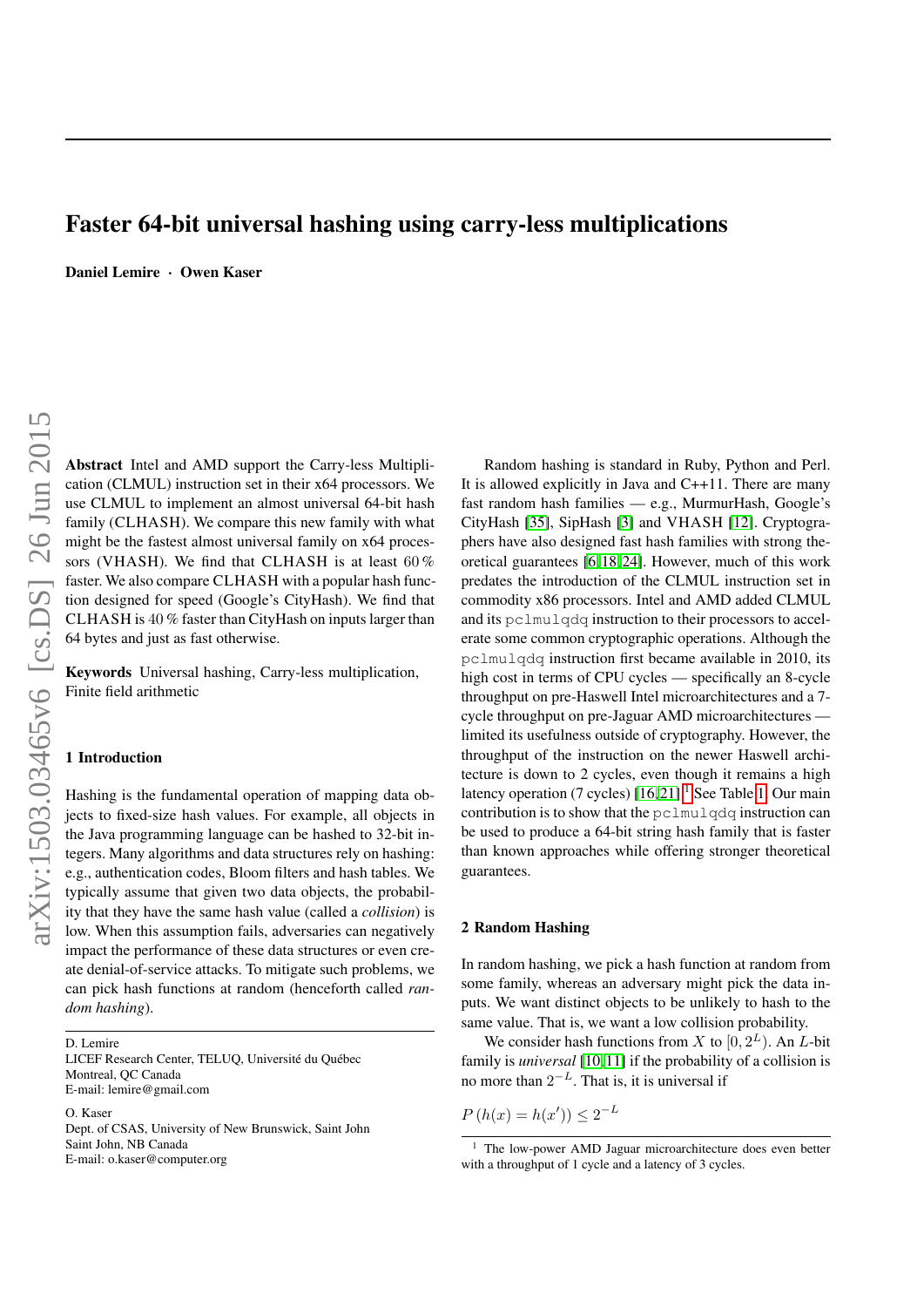| intrinsic                     | instruction | description                             | latency                     | rec. thr. |
|-------------------------------|-------------|-----------------------------------------|-----------------------------|-----------|
| $mm$ ]clmulepi $64$ _si $128$ | pclmulqdq   | 64-bit carry-less multiplication        |                             | 2         |
| $mm_$ or_si128                | por         | bitwise OR                              |                             | 0.33      |
| $-mm_x$ or $\leq$ 128         | pxor        | bitwise XOR                             | ш                           | 0.33      |
| _mm_slli_epi64                | psllg       | shift left two 64-bit integers          |                             |           |
| mm srli si128                 | psrldq      | shift right by $x$ bytes                |                             | 0.5       |
| mm_shuffle_epi8               | pshufb      | shuffle 16 bytes                        |                             | 0.5       |
| $mm_c vtsi64_si128$           | movq        | 64-bit integer as 128-bit reg.          |                             |           |
| mm_cytsi128_si64              | movq        | 64-bit integer from 128-bit reg.        | $\mathcal{D}_{\mathcal{L}}$ |           |
| _mm_load_si128                | movdga      | load a 128-bit reg. from memory         |                             | 0.5       |
|                               |             | (aligned)                               |                             |           |
| $-mm$ -Iddqu $\text{si}128$   | lddqu       | load a 128-bit reg. from memory         | 1                           | 0.5       |
|                               |             | (unaligned)                             |                             |           |
| mm_setr_epi8                  |             | $128$ -bit<br>construct<br>from<br>reg. |                             |           |
|                               |             | 16 bytes                                |                             |           |
| $mm_set_epi64x$               |             | construct 128-bit reg. from two         |                             |           |
|                               |             | 64-bit integers                         |                             |           |

<span id="page-1-0"></span>Table 1: Relevant SIMD intrinsics and instructions on *Haswell* Intel processors, with latency and reciprocal throughput in CPU cycles per instruction [\[16,](#page-13-5) [21\]](#page-13-6).

Table 2: Notation and basic definitions

<span id="page-1-1"></span>

| $h: X \to \{0, 1, \ldots, 2^L - 1\}$ | L-bit hash function                                                                                                                                           |
|--------------------------------------|---------------------------------------------------------------------------------------------------------------------------------------------------------------|
| universal                            | $P(h(x) = h(x')) \le 1/2^L$ for $x \ne x'$                                                                                                                    |
| $\epsilon$ -almost universal         | $P(h(x) = h(x')) \leq \epsilon$ for $x \neq x'$                                                                                                               |
| XOR-universal                        | $\begin{array}{l} P\left(h(x)=h(x')\oplus c\right)\;\leq\; 1/2^L\\ \mbox{for any}\; c\,\in\,\left[0,2^L\right)\; \mbox{and distinct}\\ x,x'\in X \end{array}$ |
| $\epsilon$ -almost XOR-universal     | $P(h(x) = h(x') \oplus c) \leq \epsilon$ for<br>any integer $c \in [0, 2^L)$ and dis-<br>tinct $x, x' \in X$                                                  |

for any fixed  $x, x' \in X$  such that  $x \neq x'$ , given that we pick h at random from the family. It is  $\epsilon$ -almost univer*sal* [\[36\]](#page-14-1) (also written  $\epsilon$ -AU) if the probability of a collision is bounded by  $\epsilon$ . I.e.,  $P(h(x) = h(x')) \leq \epsilon$ , for any  $x, x' \in X$ such that  $x \neq x'$ . (See Table [2.](#page-1-1))

## 2.1 Safely Reducing Hash Values

Almost universality can be insufficient to prevent frequent collisions since a given algorithm might only use the first few bits of the hash values. Consider hash tables. A hash table might use as a key only the first  $b$  bits of the hash values when its capacity is  $2^b$ . Yet even if a hash family is  $\epsilon$ -almost universal, it could still have a high collision probability on the first few bits.

For example, take any 32-bit universal family  $H$ , and derive the new 64-bit  $1/2^{32}$ -almost universal 64-bit family by taking the functions from  $H$  and multiplying them by  $2^{32}$ :  $h'(x) = h(x) \times 2^{32}$ . Clearly, all functions from this new family collide with probability 1 on the first 32 bits, even though the collision probability on the full hash values is low  $(1/2^{32})$ . Using the first bits of these hash functions could have disastrous consequences in the implementation of a hash table.

Therefore, we consider stronger forms of universality.

– A family is ∆*-universal* [\[37,](#page-14-2) [14\]](#page-13-9) if

$$
P(h(x) = h(x') + c \bmod 2^L) \le 2^{-L}
$$

for any constant c and any  $x, x' \in X$  such that  $x \neq x'$ . It is  $\epsilon$ -almost  $\Delta$ -universal if  $P(h(x) = h(x') + c \mod 1$  $2^L \leq \epsilon$  for any constant c and any  $x, x' \in X$  such that  $x \neq x'.$ 

– A family is  $\epsilon$ -almost XOR-universal if

$$
P(h(x) = h(x') \oplus c) \le \epsilon
$$

for any integer constant  $c \in [0, 2^L)$  and any  $x, x' \in X$ such that  $x \neq x'$  (where  $\oplus$  is the bitwise XOR). A family that is  $1/2^L$ -almost XOR-universal is said to be XORuniversal [\[37\]](#page-14-2).

Given an  $\epsilon$ -almost  $\Delta$ -universal family  $\mathcal H$  of hash functions  $h: X \to [0, 2^L)$ , the family of hash functions

$$
\{h(x) \bmod 2^{L'} \mid h \in \mathcal{H}\}\
$$

from X to  $[0, 2^{L'}]$  is  $2^{L-L'} \times \epsilon$ -almost  $\Delta$ -universal [\[12\]](#page-13-1). The next lemma shows that a similar result applies to almost XOR-almost universal families.

<span id="page-1-2"></span>Lemma 1 *Given an -almost XOR-universal family* H *of hash functions*  $h: X \to [0, 2^L)$  *and any positive integer*  $L' < L$ , the family of hash functions  $\{h(x) \mod 2^{L'} \mid h \in L\}$  $\mathcal{H}$  *from* X to  $[0, 2^{L'}]$  is  $2^{L-L'} \times \epsilon$ -almost XOR-universal.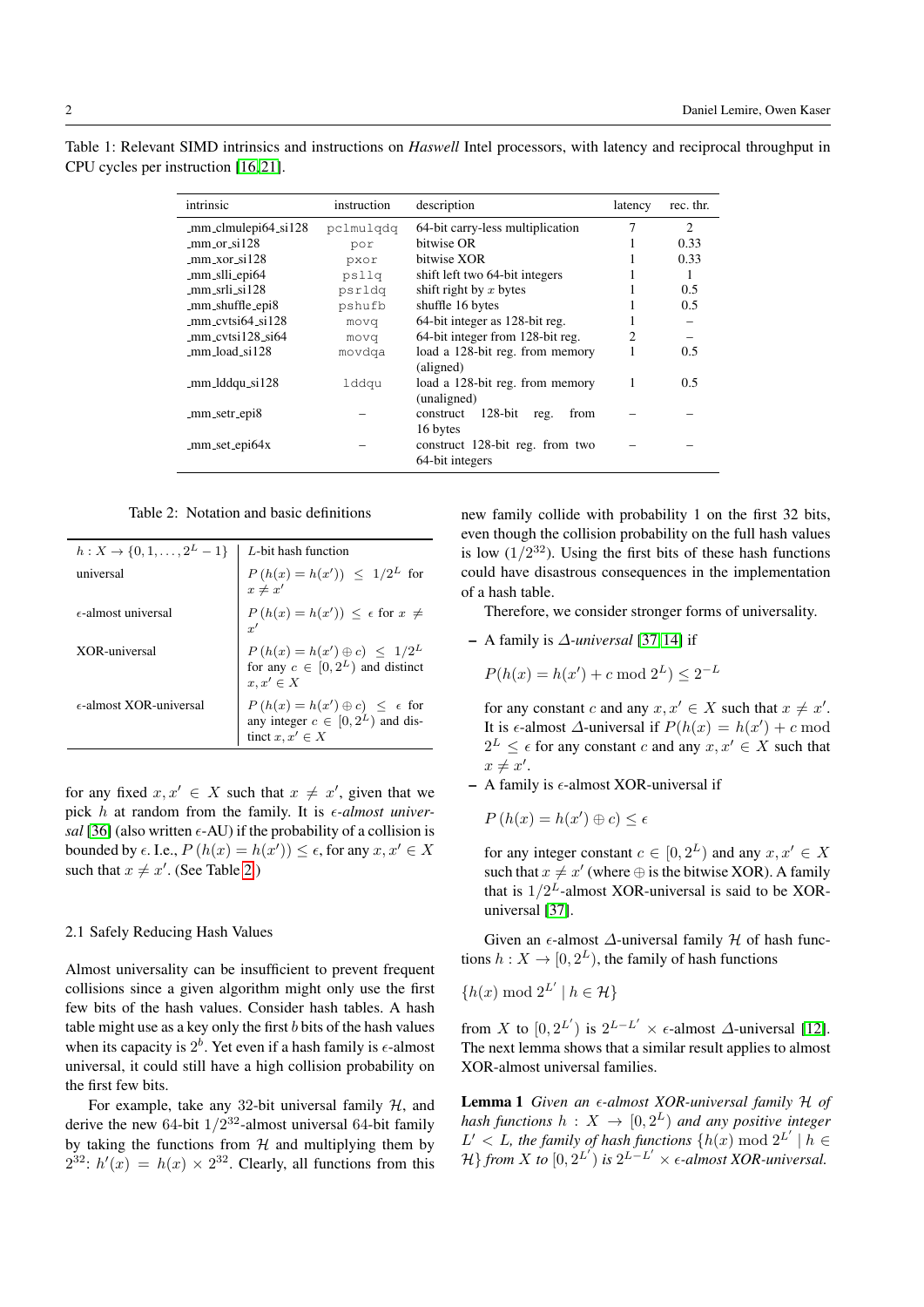*Proof* For any integer constant  $c \in [0, 2^L)$ , consider the equation  $h(x) = (h(x') \oplus c) \bmod 2^{L'}$  for  $x \neq x'$  with h picked from H. Pick any positive integer  $L' < L$ . We have

$$
P(h(x) = (h(x') \oplus c \mod 2^{L'}))
$$
  
= 
$$
\sum_{z \mid z \mod 2^{L'}=0} P(h(x) = h(x') \oplus c \oplus z)
$$

where the sum is over  $2^{L-L'}$  distinct z values. Because  $\mathcal{H}$ is  $\epsilon$ -almost XOR-universal, we have that  $P(h(x) = h(x') \oplus$  $c \oplus z$ )  $\leq \epsilon$  for any c and any z. Thus, we have that  $P(h(x) =$  $h(x') \oplus c \mod 2^{L'} \leq 2^{L-L'} \epsilon$ , showing the result.

It follows from Lemma [1](#page-1-2) that if a family is XOR-universal, then its modular reductions are XOR-universal as well.

As a straightforward extension of this lemma, we could show that when picking any  $L'$  bits (not only the least sigmificant), the result is  $2^{\overline{L}-L'} \times \epsilon$ -almost XOR-universal.

## 2.2 Composition

It can be useful to combine different hash families to create new ones. For example, it is common to compose hash families. When composing hash functions ( $h = g \circ f$ ), the universality degrades linearly: if g is picked from an  $\epsilon_q$ -almost universal family and  $f$  is picked (independently) from an  $\epsilon_f$ -almost universal family, the result is  $\epsilon_g + \epsilon_f$ -almost universal [\[36\]](#page-14-1).

We sketch the proof. For  $x \neq x'$ , we have that  $g(f(x)) =$  $g(f(x'))$  collides if  $f(x) = f'(x)$ . This occurs with probability at most  $\epsilon_f$  since f is picked from an  $\epsilon_f$ -almost universal family. If not, they collide if  $g(y) = g(y')$  where  $y = f(x)$  and  $y' = f(x')$ , with probability bounded by  $\epsilon_q$ . Thus, we have bounded the collision probability by  $\epsilon_f$  +  $(1 - \epsilon_f)\epsilon_g \leq \epsilon_f + \epsilon_g$ , establishing the result.

By extension, we can show that if  $q$  is picked from an  $\epsilon_a$ -almost XOR-universal family, then the composed result  $(h = g \circ f)$  is going to be  $\epsilon_q + \epsilon_f$ -almost XOR-universal. It is not required for  $f$  to be almost XOR-universal.

#### <span id="page-2-0"></span>2.3 Hashing Tuples

If we have universal hash functions from X to  $[0, 2^L)$ , then we can construct hash functions from  $X^m$  to  $[0, 2^L)^m$  while preserving universality. The construction is straightforward:  $h'(x_1, x_2, \ldots, x_m) = (h(x_1), h(x_2), \ldots, h(x_m))$ . If h is picked from an  $\epsilon$ -almost universal family, then the result is  $\epsilon$ -almost universal. This is true even though a single h is picked and reused m times.

<span id="page-2-1"></span>**Lemma 2** *Consider an e-almost universal family* H *from*  $X$  to  $[0, 2^L)$ . Then consider the family of functions  $\mathcal{H}'$  of *the form*  $h'(x_1, x_2, \ldots, x_m) = (h(x_1), h(x_2), \ldots, h(x_m))$ 

from  $X^m$  to  $[0,2^L)^m$ , where  $h$  is in  $\mathcal H$ . Family  $\mathcal H'$  is  $\epsilon$ -almost *universal.*

The proof is not difficult. Consider two distinct values from  $X^m, x_1, x_2, \ldots, x_m$  and  $x'_1, x'_2, \ldots, x'_m$ . Because the tuples are distinct, they must differ in at least one component:  $x_i \neq$  $x'_i$ . It follows that  $h'(x_1, x_2, \ldots, x_m)$  and  $h'(x'_1, x'_2, \ldots, x'_m)$ collide with probability at most  $P(h(x_i) = h(x_i')) \leq \epsilon$ , showing the result.

#### 2.4 Variable-Length Hashing From Fixed-Length Hashing

Suppose that we are given a family  $H$  of hash functions that is XOR universal over fixed-length strings. That is, we have that  $P(h(s) = h(s') \oplus c) \leq 1/2^L$  if the length of s is the same as the length of  $s'$  ( $|s| = |s'|$ ). We can create a new family that is XOR universal over variable-length strings by introducing a hash family on string lengths. Let  $G$  be a family of XOR universal hash functions  $q$  over length values. Consider the new family of hash functions of the form  $h(s) \oplus g(|s|)$  where  $h \in \mathcal{H}$  and  $g \in \mathcal{G}$ . Let us consider two distinct strings  $s$  and  $s'$ . There are two cases to consider.

- If s and s' have the same length so that  $g(|s|) = g(|s'|)$ then we have XOR universality since

$$
P(h(s) \oplus g(|s|) = h(s') \oplus g(|s'|) \oplus c)
$$
  
=  $P(h(s) = h(s') \oplus c)$   
 $\leq 1/2^{L}$ 

where the last inequality follows because  $h \in \mathcal{H}$ , an XOR universal family over fixed-length strings.

- If the strings have different lengths ( $|s| \neq |s'|$ ), then we again have XOR universality because

$$
P(h(s) \oplus g(|s|) = h(s') \oplus g(|s'|) \oplus c)
$$
  
= 
$$
P(g(|s|) = g(|s'|) \oplus (c \oplus h(s) \oplus h(s')))
$$
  
= 
$$
P(g(|s|) = g(|s'|) \oplus c')
$$
  

$$
\leq 1/2^{L}
$$

where we set  $c' = c \oplus h(s) \oplus h(s')$ , a value independent from  $|s|$  and  $|s'|$ . The last inequality follows because g is taken from a family  $G$  that is XOR universal.

Thus the result  $(h(s) \oplus g(|s|))$  is XOR universal. We can also generalize the analysis. Indeed, if  $H$  and  $G$  are  $\epsilon$ -almost universal, we could show that the result is  $\epsilon$ -almost universal. We have the following lemma.

<span id="page-2-2"></span>Lemma 3 *Let* H *be an XOR universal family of hash functions over fixed-length strings. Let* G *be an XOR universal family of hash functions over integer values. We have that the family of hash functions of the form*  $s \to h(s) \oplus g(|s|)$ *where*  $h \in \mathcal{H}$  *and*  $g \in \mathcal{G}$  *is XOR universal over all strings.* 

*Moreover, if* H *and* G *are merely -almost universal, then the family of hash functions of the form*  $s \to h(s) \oplus g(|s|)$ *is also -almost universal.*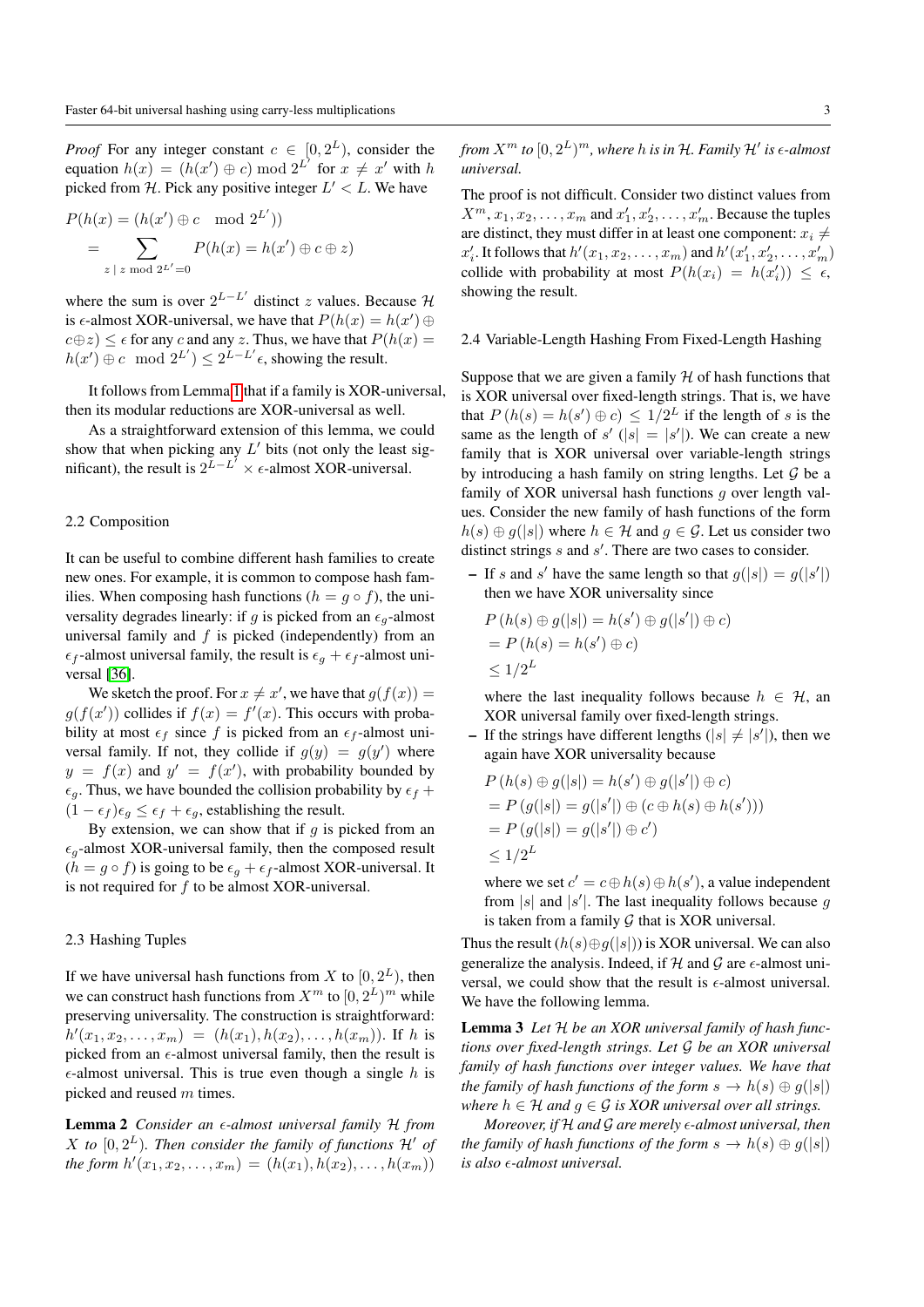## 2.5 Minimally Randomized Hashing

Many hashing algorithms — for instance, CityHash [\[35\]](#page-14-0) rely on a small random *seed*. The 64-bit version of CityHash takes a 64-bit integer as a seed. Thus, we effectively have a family of  $2^{64}$  hash functions — one for each possible seed value.

Given such a small family (i.e., given few random bits), we can prove that it must have high collision probabilities. Indeed, consider the set of all strings of m 64-bit words. There are  $2^{64m}$  such strings.

- Pick one hash function from the CityHash family. This function hashes every one of the  $2^{64m}$  strings to one of  $2^{64}$  hash values. By a pigeonhole argument [\[31\]](#page-13-10), there must be at least one hash value where at least  $2^{64m}/2^{64}=1$  $2^{64(m-1)}$  strings collide.
- Pick another hash function. Out of the  $2^{64(m-1)}$  strings colliding when using the first hash function, we must have  $2^{64(m-2)}$  strings also colliding when using the second hash function.

We can repeat this process  $m-1$  times until we find  $2^{64}$  strings colliding when using any of these  $m - 1$  hash functions. If an adversary picks any two of our  $2^{64}$  strings and we pick the hash function at random in the whole family of  $2^{64}$  hash functions, we get a collision with a probability of at least  $(m-1)/2^{64}$ . Thus, while we do not have a strict bound on the collision probability of the CityHash family, we know just from the small size of its seed that it must have a relatively high collision probability for long strings. In contrast, VHASH and our CLHASH (see § [5\)](#page-8-0) use more than 64 random bits and have correspondingly better collision bounds (see Table [4\)](#page-9-0).

#### 3 VHASH

The VHASH family [\[12,](#page-13-1) [25\]](#page-13-11) was designed for 64-bit processors. By default, it operates over 64-bit words. Among hash families offering good almost universality for large data inputs, VHASH might be the fastest 64-bit alternative on  $x64$  processors — except for our own proposal (see  $\S$  [5\)](#page-8-0).

<span id="page-3-1"></span>VHASH is  $\epsilon$ -almost  $\Delta$ -universal and builds on the 128bit NH family [\[12\]](#page-13-1):

NH(s) = 
$$
\sum_{i=1}^{l/2} ((s_{2i-1} + k_{2i-1} \mod 2^{64})
$$
  
× (s<sub>2i</sub> + k<sub>2i</sub> mod 2<sup>64</sup>)) mod 2<sup>128</sup>. (1)

NH is  $1/2^{64}$ -almost  $\Delta$ -universal with hash values in  $[0, 2^{128})$ . Although the NH family is defined only for inputs containing an even number of components, we can extend it to include odd numbers of components by padding the input with a zero component.

We can summarize VHASH (see Algorithm [1\)](#page-3-0) as follows:

- NH is used to generate a 128-bit hash value for each block of 16 words. The result is  $1/2^{64}$ -almost  $\Delta$ -universal on each block.
- These hash values are mapped to a value in  $[0, 2^{126})$  by applying a modular reduction. These reduced hash values are then aggregated with a polynomial hash and finally reduced to a 64-bit value.

In total, the VHASH family is  $1/2^{61}$ -almost  $\Delta$ -universal over  $[0, 2^{64} - 257)$  for input strings of up to  $2^{62}$  bits [\[12,](#page-13-1) Theorem 1].

For long input strings, we expect that much of the running time of VHASH is in the computation of NH on blocks of 16 words. On recent x64 processors, this computation involves 8 multiplications using the  $mulq$  instruction (with two 64-bit inputs and two 64-bit outputs). For each group of two consecutive words  $(s_i$  and  $s_{i+1}$ ), we also need two 64bit additions. To sum all results, we need 7 128-bit additions that can be implemented using two 64-bit additions (addq and adcq). All of these operations have a throughput of at least 1 per cycle on Haswell processors. We can expect NH and, by extension, VHASH to be fast.

VHASH uses only 16 64-bit random integers for the NH family. As in  $\S$  [2.3,](#page-2-0) we only need one specific NH function irrespective of the length of the string. VHASH also uses a 128-bit random integer  $k$  and two more 64-bit random integers  $k'_1$  and  $k'_2$ . Thus VHASH uses slightly less than 160 random bytes.

## <span id="page-3-0"></span>Algorithm 1 VHASH algorithm

- **Require:** 16 randomly picked 64-bit integers  $k_1, k_2, \ldots, k_{16}$  defining a 128-bit NH hash function (see Equation [1\)](#page-3-1) over inputs of length 16
- **Require:** k, a randomly picked element of  $\{w2^{96} + x2^{64} + y2^{32} +$ *z* | integers  $w, x, y, z \in [0, 2^{29})\}$
- **Require:**  $k'_1, k'_2$ , randomly picked integers in  $[0, 2^{64} 258]$
- 1: **input**: string M made of  $|M|$  bytes
- 2: Let *n* be the number of 16-word blocks ( $\lceil M|/16 \rceil$ ).
- 3: Let  $M_i$  be the substring of M from index i to  $i + 16$ , padding with zeros if needed.
- 4: Hash each  $M_i$  using the NH function, labelling the result 128-bit results  $a_i$  for  $i = 1, \ldots, n$ .
- 5: Hash the resulting  $a_i$  with a polynomial hash function and store the value in a 127-bit hash value  $p: p = k^n + a_1 k^{n-1} + \cdots$  $a_n + (|M| \mod 1024) \times 2^{64} \mod (2^{127} - 1).$
- 6: Hash the 127-bit value p down to a 64-bit value:  $z = (p_1 + k'_1) \times$  $(p_2 + k'_2) \text{ mod } (2^{64} - 257)$ , where  $p_1 = p \div (2^{64} - 2^{32})$  and  $(p_2 + \kappa_2)$  mod  $(2^{\overline{64}} - 2^{32})$ .
- 7: **return** the 64-bit hash value  $z$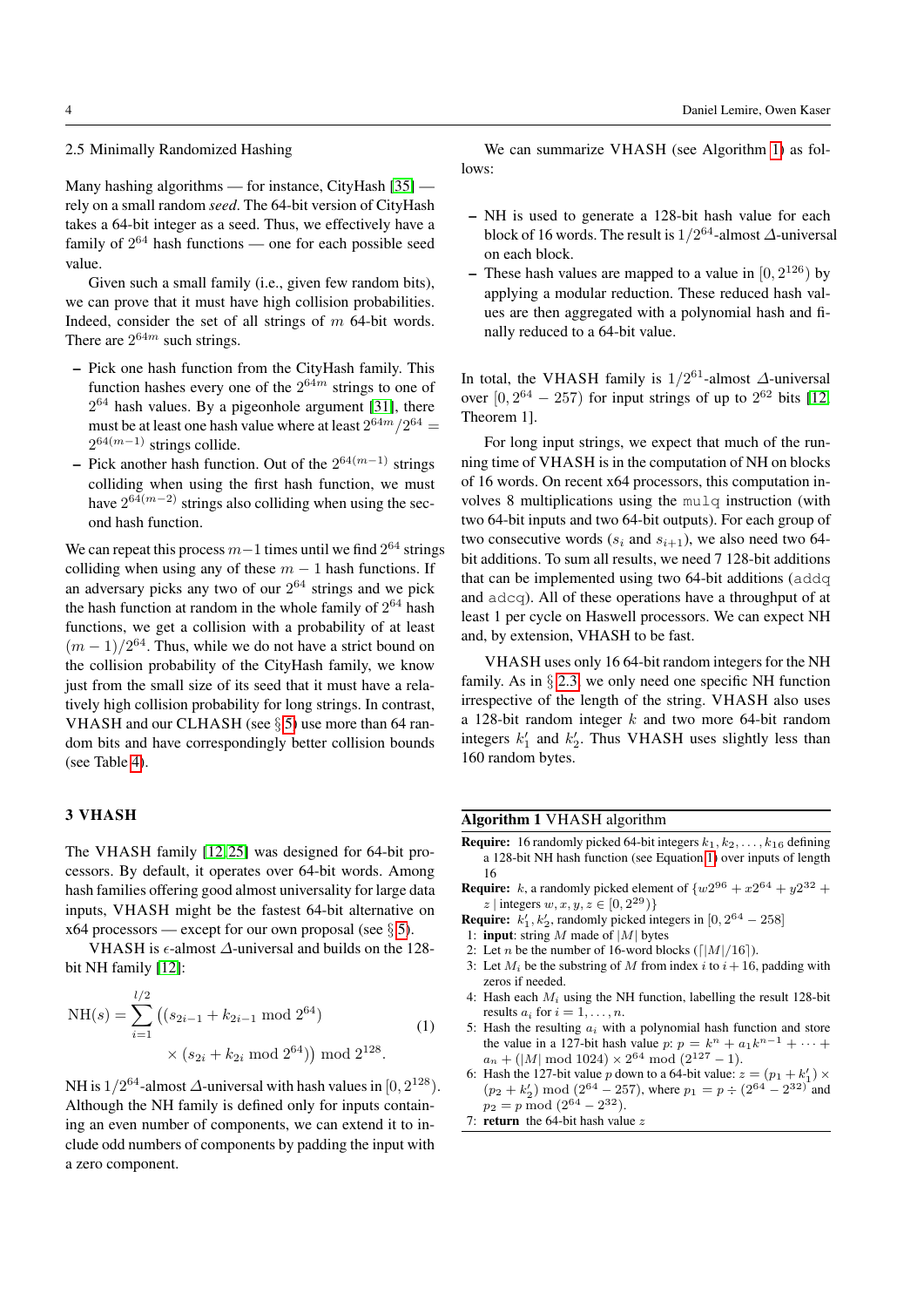## 3.1 Random Bits

Nguyen and Roscoe showed that at least  $log(m/\epsilon)$  random bits are required [\[31\]](#page-13-10),<sup>[2](#page-4-0)</sup> where m is the maximal string length in bits and  $\epsilon$  is the collision bound. For VHASH, the string length is limited to  $2^{62}$  bits and the collision bound is  $\epsilon =$  $1/2^{61}$ . Therefore, for hash families offering the bounds of VHASH, we have that  $\log m/\epsilon = \log(2^{62} \times 2^{61}) = 123$  random bits are required.

That is, 16 random bytes are theoretically required to achieve the same collision bound as VHASH while many more are used (160 bytes) This suggests that we might be able to find families using far fewer random bits while maintaining the same good bounds. In fact, it is not difficult to modify VHASH to reduce the use of random bits. It would suffice to reduce the size of the blocks down from 16 words. We could show that it cannot increase the bound on the collision probability by more than  $1/2^{64}$ . However, reducing the size of the blocks has an adverse effect on speed. With large blocks and long strings, most of the input is processed with the NH function before the more expensive polynomial hash function is used. Thus, there is a trade-off between speed and the number of random bits, and VHASH is designed for speed on long strings.

## 4 Finite Fields

Our proposed hash family (CLHASH, see § [5\)](#page-8-0) works over a binary finite field. For completeness, we review field theory briefly, introducing (classical) results as needed for our purposes.

The real numbers form what is called a *field*. A field is such that addition and multiplication are associative, commutative and distributive. We also have identity elements (0 for addition and 1 for multiplication). Crucially, all nonzero elements *a* have an inverse  $a^{-1}$  (which is defined by  $a \times a^{-1} = a^{-1} \times a = 1$ ).

Finite fields (also called Galois fields) are fields containing a finite number of elements. All finite fields have cardinality p <sup>n</sup> for some prime p. Up to an *algebraic isomorphism* (i.e., a one-to-one map preserving addition and multiplication), given a cardinality  $p<sup>n</sup>$ , there is only one field (henceforth  $GF(p^n)$ ). And for any power of a prime, there is a corresponding field.

#### <span id="page-4-1"></span>4.1 Finite Fields of Prime Cardinality

It is easy to create finite fields that have prime cardinality  $(GF(p))$ . Given p, an instance of  $GF(p)$  is given by the set of integers in  $[0, p)$  with additions and multiplications completed by a modular reduction:

 $-a \times_{GF(p)} b \equiv a \times b \mod p$ – and  $a +_{GF(p)} b \equiv a + b \bmod p$ .

The numbers 0 and 1 are the identity elements. Given an element a, its additive inverse is  $p - a$ .

It is not difficult to check that all non-zero elements have a multiplicative inverse. We review this classical result for completeness. Given a non-zero element a and two distinct  $x, x'$ , we have that  $ax \mod p \neq ax' \mod p$  because p is prime. Hence, starting with a fixed non-zero element  $a$ , we have that the set  $\{ax \mod p \mid x \in [0,p)\}\$  has cardinality  $p$  and must contain 1; thus,  $a$  must have a multiplicative inverse.

## 4.2 Hash Families in a Field

Within a field, we can easily construct hash families having strong theoretical guarantees, as the next lemma illustrates.

<span id="page-4-2"></span>Lemma 4 *The family of functions of the form*

 $h(x) = ax$ 

*in a finite field*  $(GF(p^n))$  *is*  $\Delta$ *-universal, provided that the key* a *is picked from all values of the field.*

As another example, consider hash functions of the form  $h(x_1, x_2, \ldots, x_m) = a^{m-1}x_1 + a^{m-2}x_2 + \cdots + x_m$  where a is picked at random (a *random input*). Such *polynomial hash functions* can be computed efficiently using Horner's rule: starting with  $r = x_1$ , compute  $r \leftarrow ar + x_i$  for  $i =$  $2, \ldots, m$ . Given any two distinct inputs,  $x_1, x_2, \ldots, x_m$  and  $x'_1, x'_2, \ldots, x'_m$ , we have that  $h(x_1, \ldots, x_m) - h(x'_1, \ldots, x'_m)$ is a non-zero polynomial of degree at most  $m - 1$  in a. By the fundamental theorem of algebra, we have that it is zero for at most  $m - 1$  distinct values of a. Thus we have that the probability of a collision is bounded by  $(m-1)/p^n$  where  $p<sup>n</sup>$  is the cardinality of the field. For example, VHASH uses polynomial hashing with  $p = 2^{127} - 1$  and  $n = 1$ .

We can further reduce the collision probabilities if we use m random inputs  $a_1, \ldots, a_m$  picked in the field to compute a *multilinear* function:  $h(x_1, \ldots, x_m) = a_1x_1 + a_2x_2 +$  $\cdots + a_m x_m$ . We have  $\Delta$ -universality. Given two distinct inputs,  $x_1, \ldots, x_m$  and  $x'_1, \ldots, x'_m$ , we have that  $x_i \neq x'_i$  for some *i*. Thus we have that  $h(x_1, \ldots, x_m) = c + h(x'_1, \ldots, x'_m)$ if and only if  $a_i = (x_i - x'_i)^{-1} (c + \sum_{j \neq i} a_j (x'_j - x_j)).$ 

If  $m$  is even, we can get the same bound on the collision probability with half the number of multiplications [\[7,](#page-13-12) [26,](#page-13-13) [29\]](#page-13-14):

 $h(x_1, x_2, \ldots, x_m)$  $=(a_1+x_1)(a_2+x_2)+\cdots+(a_{m-1}+x_{m-1})(a_m+x_m).$ 

<span id="page-4-0"></span><sup>&</sup>lt;sup>2</sup> In the present paper,  $\log n$  means  $\log_2 n$ .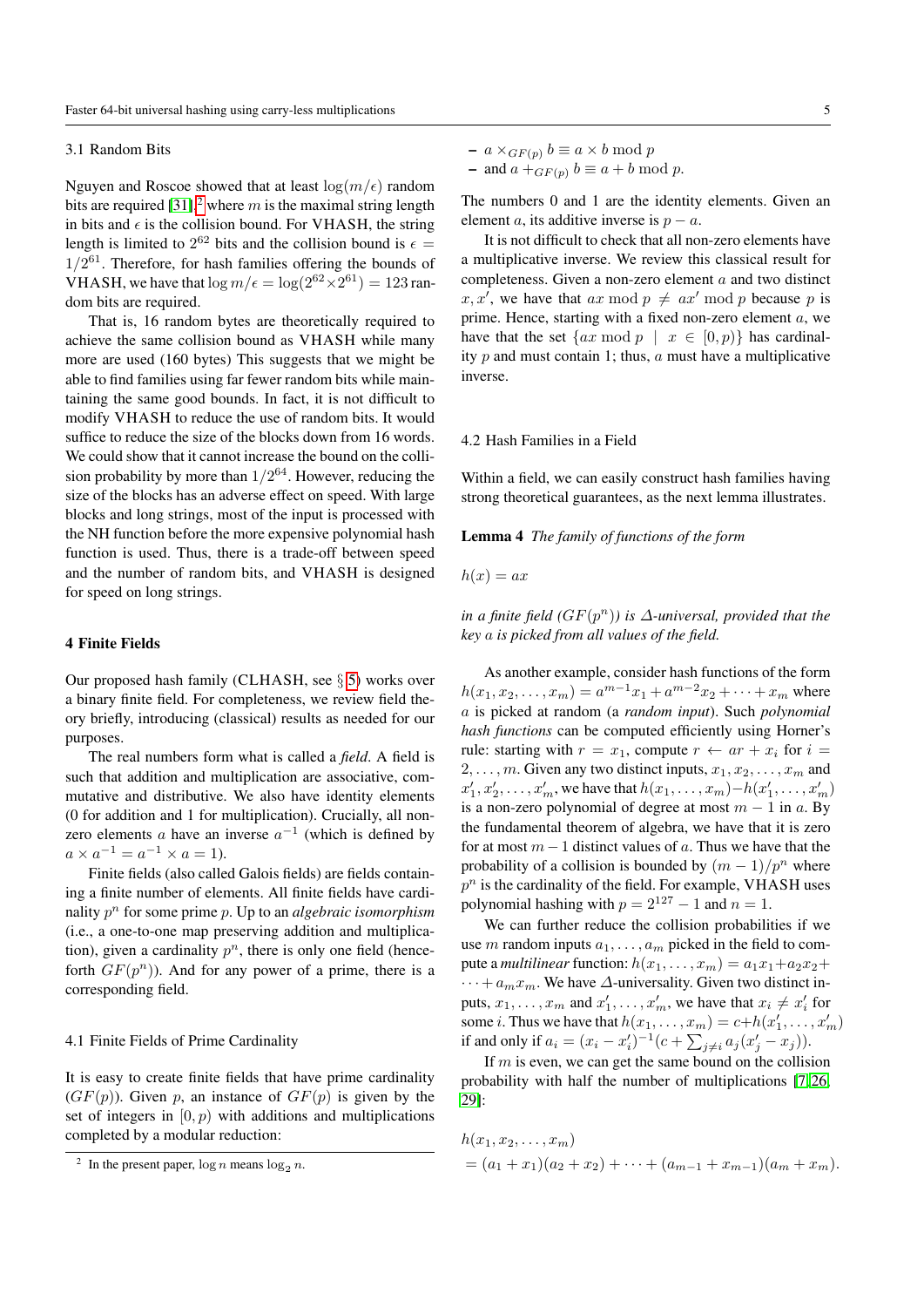The argument is similar. Consider that

$$
(x_i + a_i)(a_{i+1} + x_{i+1}) - (x'_i + a_i)(a_{i+1} + x'_{i+1})
$$
  
=  $a_{i+1}(x_i - x'_i) + a_i(x_{i+1} - x'_{i+1}) + x_{i+1}x_i + x'_i x'_{i+1}.$ 

Take two distinct inputs,  $x_1, x_2, \ldots, x_m$  and  $x'_1, x'_2, \ldots, x'_m$ . As before, we have that  $x_i \neq x'_i$  for some *i*. Without loss of generality, assume that  $i$  is odd; then we can find a unique solution for  $a_{i+1}$ : to do this, start from  $h(x_1, \ldots, x_m)$  =  $c + h(x'_1, \ldots, x'_m)$  and solve for  $a_{i+1}(x_i - x'_i)$  in terms of an expression that does not depend on  $a_{i+1}$ . Then use the fact that  $x_i - x'_i$  has an inverse. This shows that the collision probability is bounded by  $1/p^n$  and we have  $\Delta$ -universality.

<span id="page-5-5"></span>Lemma 5 *Given an even number* m*, the family of functions of the form*

$$
h(x_1, x_2,..., x_m) = (a_1 + x_1)(a_2 + x_2)
$$
  
+  $(a_3 + x_3)(a_4 + x_4)$   
+ ...  
+  $(a_{m-1} + x_{m-1})(a_m + x_m)$ 

*in a finite field (*GF(p <sup>n</sup>)*) is* ∆*-universal, providing that the keys*  $a_1, \ldots, a_m$  *are picked from all values of the field. In particular, the collision probability between two distinct inputs is bounded by*  $1/p^n$ .

#### <span id="page-5-3"></span>4.3 Binary Finite Fields

Finite fields having prime cardinality are simple (see  $\S$  [4.1\)](#page-4-1), but we would prefer to work with fields having a powerof-two cardinality (also called binary fields) to match common computer architectures. Specifically, we are interested in  $GF(2^{64})$  because our desktop processors typically have 64-bit architectures.

We can implement such a field over the integers in  $[0, 2^L)$ by using the following two operations. Addition is defined as the bitwise XOR  $(\oplus)$  operation, which is fast on most computers:

$$
a +_{GF(2^L)} b \equiv a \oplus b.
$$

The number 0 is the additive identity element ( $a \oplus 0 =$  $0 \oplus a = a$ ), and every number is its own additive inverse:  $a \oplus a = 0$ . Note that because binary finite fields use XOR as an addition, ∆-universality and XOR-universality are effectively equivalent for our purposes in binary finite fields.

Multiplication is defined as a carry-less multiplication followed by a reduction. We use the convention that  $a_i$  is the *i*<sup>th</sup> least significant bit of integer a and  $a_i = 0$  if *i* is larger than the most significant bit of  $a$ . The  $i<sup>th</sup>$  bit of the carry-less multiplication  $a \star b$  of a and b is given by

$$
(a \star b)_i \equiv \bigoplus_{k=0}^i a_{i-k} b_k \tag{2}
$$

where  $a_{i-k}b_k$  is just a regular multiplication between two integers in  $\{0, 1\}$  and  $\bigoplus_{k=0}^{i}$  is the bitwise XOR of a range of values. The carry-less product of two L-bit integers is a 2L-bit integer. We can check that the integers with  $\oplus$  as addition and  $\star$  as multiplication form a *ring*: addition and multiplication are associative, commutative and distributive, and there is an additive identity element. In this instance, the number 1 is a multiplicative identity element ( $a \star 1 = 1 \star a$ a). Except for the number 1, no number has a multiplicative inverse in this ring.

Given the ring determined by  $\oplus$  and  $\star$ , we can derive a corresponding finite field. However, just as with finite fields of prime cardinality, we need some kind of modular reduc-tion and a concept equivalent to that of prime numbers<sup>[3](#page-5-0)</sup>.

Let us define  $degree(x)$  to be the position of the most significant non-zero bit of x, starting at 0 (e.g., degree(1) = 0, degree(2) = 1, degree( $2^{j}$ ) = j). For example, we have degree $(x) \le 127$  for any 128-bit integer x. Given any two non-zero integers a, b, we have that  $\text{degree}(a \star b) = \text{degree}(a) +$  $degree(b)$  as a straightforward consequence of Equation [2.](#page-5-1) Similarly, we have that

 $degree(a \oplus b) \leq max(deg(a), degree(b)).$ 

Not unlike regular multiplication, given integers  $a, b$  with  $b \neq 0$ , there are unique integers  $\alpha, \beta$  (henceforth the *quotient* and the *remainder*) such that

<span id="page-5-2"></span>
$$
a = \alpha \star b \ \oplus \ \beta \tag{3}
$$

where  $\text{degree}(\beta) < \text{degree}(b)$ .

The uniqueness of the quotient and the remainder is easily shown. Suppose that there is another pair of values  $\alpha', \beta'$ with the same property. Then  $\alpha' \star b \oplus \beta' = \alpha \star b \oplus \beta$ which implies that  $(\alpha' \oplus \alpha) \star b = \beta' \oplus \beta$ . However, since degree( $\beta' \oplus \beta$ ) < degree(b) we must have that  $\alpha = \alpha'$ . From this it follows that  $\beta = \beta'$ , thus establishing uniqueness.

We define  $\div$  and mod operators as giving respectively the quotient ( $a \div b = \alpha$ ) and remainder (a mod  $b = \beta$ ) so that the equation

<span id="page-5-4"></span>
$$
a \equiv a \div b \star b \quad \oplus \quad a \bmod b \tag{4}
$$

is an identity equivalent to Equation [3.](#page-5-2) (To avoid unnecessary parentheses, we use the following operator precedence convention:  $\star$ , mod and  $\div$  are executed first, from left to right, followed by ⊕.)

In the general case, we can compute  $a \div b$  and a mod b using a straightforward variation on the Euclidean division

<span id="page-5-1"></span><span id="page-5-0"></span><sup>&</sup>lt;sup>3</sup> The general construction of a finite field of cardinality  $p^n$  for  $n > 1$  is commonly explained in terms of polynomials with coefficients from  $GF(p)$ . To avoid unnecessary abstraction, we present finite fields of cardinality  $2^L$  using regular L-bit integers. Interested readers can see Mullen and Panario [\[30\]](#page-13-15), for the alternative development.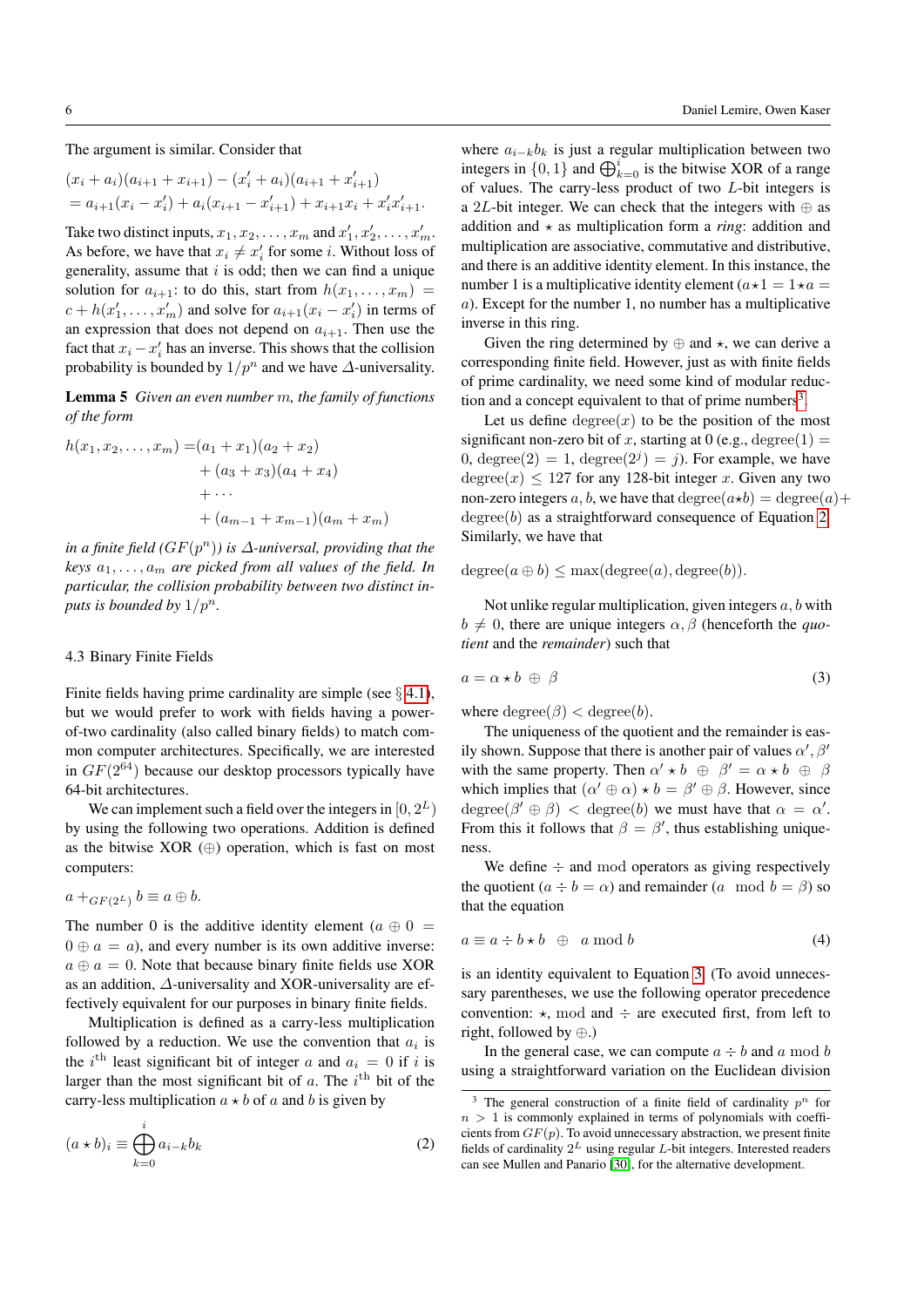algorithm (see Algorithm [2\)](#page-6-0) which proves the existence of the remainder and quotient. Checking the correctness of the algorithm is straightforward. We start initially with values  $\alpha$ and  $\beta$  such that  $a = \alpha * b \oplus \beta$ . By inspection, this equality is preserved throughout the algorithm. Meanwhile, the algorithm only terminates when the degree of  $\beta$  is less than that of b, as required. And the algorithm must terminate, since the degree of  $q$  is reduced by at least one each time it is updated (for a maximum of degree $(a)$  – degree $(b)$  + 1 steps).

<span id="page-6-0"></span>

|  | Algorithm 2 Carry-less division algorithm |  |  |  |  |  |  |
|--|-------------------------------------------|--|--|--|--|--|--|
|--|-------------------------------------------|--|--|--|--|--|--|

| 1: <b>input:</b> Two integers $a$ and $b$ , where $b$ must be non-zero                 |
|----------------------------------------------------------------------------------------|
| 2: <b>output:</b> Carry-less quotient and remainder: $\alpha = a \div b$ and $\beta =$ |
| a mod b, such that $a = \alpha * b \oplus \beta$ and degree( $\beta$ ) < b             |
| 3: Let $\alpha \leftarrow 0$ and $\beta \leftarrow a$                                  |
| 4: while $degree(\beta) > degree(b)$ do                                                |
| 5: let $x \leftarrow 2^{\text{degree}(\beta) - \text{degree}(b)}$                      |
| 6: $\alpha \leftarrow x \oplus \alpha, \beta \leftarrow x \star b \oplus \beta$        |
| 7: end while                                                                           |
| 8: <b>return</b> $\alpha$ and $\beta$                                                  |
|                                                                                        |

Given  $a = \alpha \star b \oplus \beta$  and  $a' = \alpha' \star b \oplus \beta'$ , we have that  $a \oplus a' = (\alpha \oplus \alpha') \star b \oplus (\beta \oplus \beta')$ . Thus, it can be checked that divisions and modular reductions are distributive:

$$
(a \oplus b) \bmod p = (a \bmod p) \oplus (b \bmod p), \tag{5}
$$

$$
(a \oplus b) \div p = (a \div p) \oplus (b \div p). \tag{6}
$$

Thus, we have  $(a \oplus b) \bmod p = 0 \Rightarrow a \bmod p = b \bmod p$ . Moreover, by inspection, we have that degree(a mod b)  $\lt$ degree(b) and degree( $a \div b$ ) = degree( $a$ ) – degree(b).

The carry-less multiplication by a power of two is equivalent to regular multiplication. For this reason, a modular reduction by a power of two (e.g.,  $a \mod 2^{64}$ ) is just the regular integer modular reduction. Idem for division.

There are non-zero integers  $a$  such that there is no integer b other than 1 such that a mod  $b = 0$ ; effectively a is a prime number under the carry-less multiplication interpretation. These "prime integers" are more commonly known as *irreducible polynomials* in the ring of polynomials  $GF2[x]$ , so we call them *irreducible* instead of prime. Let us pick such an irreducible integer  $p$  (arbitrarily) such that the degree of p is 64. One such integer is  $2^{64} + 2^4 + 2^3 + 2 + 1$ . Then we can finally define the multiplication operation in  $GF(2^{64})$ :

$$
a \times_{GF(2^{64})} b \equiv (a \star b) \bmod p.
$$

Coupled with the addition  $+_{GF(2^{64})}$  that is just a bitwise XOR, we have an implementation of the field  $GF(2^{64})$  over integers in  $[0, 2^{64})$ .

We call the index of the second most significant bit the *subdegree*. We chose an irreducible p of degree 64 having

minimal subdegree  $(4)$  $(4)$  $(4)$ .<sup>4</sup> We use the fact that this subdegree is small to accelerate the computation of the modular reduction in the next section.

<span id="page-6-4"></span>4.4 Efficient Reduction in  $GF(2^{64})$ 

AMD and Intel have introduced a fast instruction that can compute a carry-less multiplication between two 64-bit numbers, and it generates a 128-bit integer. To get the multiplication in  $GF(2^{64})$ , we must still reduce this 128-bit integer to a 64-bit integer. Since there is no equivalent fast modular instruction, we need to derive an efficient algorithm.

There are efficient reduction algorithms used in cryptography (e.g., from 256-bit to 128-bit integers [\[17\]](#page-13-16)), but they do not suit our purposes: we have to reduce to 64 bit integers. Inspired by the classical Barrett reduction [\[5\]](#page-13-17), Knežević et al. proposed a generic modular reduction algorithm in  $GF(2<sup>n</sup>)$ , using no more than two multiplications [\[22\]](#page-13-18). We put this to good use in previous work [\[26\]](#page-13-13). However, we can do the same reduction using a single multiplication. According to our tests, the reduction technique presented next is 30 % faster than an optimized implementation based on Knežević et al.'s algorithm.

<span id="page-6-2"></span>Let us write  $p = 2^{64} \oplus r$ . In our case, we have  $r =$  $2^4 + 2^3 + 2 + 1 = 27$  and degree(r) = 4. We are interested in applying a modular reduction by  $p$  to the result of the multiplication of two integers in  $[0, 2^{64})$ , and the result of such a multiplication is an integer x such that degree $(x) \leq$ 127. We want to compute  $x \mod p$  quickly. We begin with the following lemma.

<span id="page-6-3"></span>**Lemma 6** *Consider any 64-bit integer*  $p = 2^{64} \oplus r$ *. We define the operations* mod *and* ÷ *as the counterparts of the carry-less multiplication*  $\star$  *as in* § [4.3.](#page-5-3) *Given any x*, *we have that*

x mod p  $= ((z \div 2^{64}) \star 2^{64}) \bmod p \, \oplus \, z \bmod 2^{64} \, \oplus \, x \bmod 2^{64}$ 

*where*  $z \equiv (x \div 2^{64}) \star r$ .

*Proof* We have that  $x = (x \div 2^{64}) \times 2^{64} \oplus x \mod 2^{64}$  for any  $x$  by definition. Applying the modular reduction on both

<span id="page-6-1"></span><sup>4</sup> This can be readily verified using a mathematical software package such as Sage or Maple.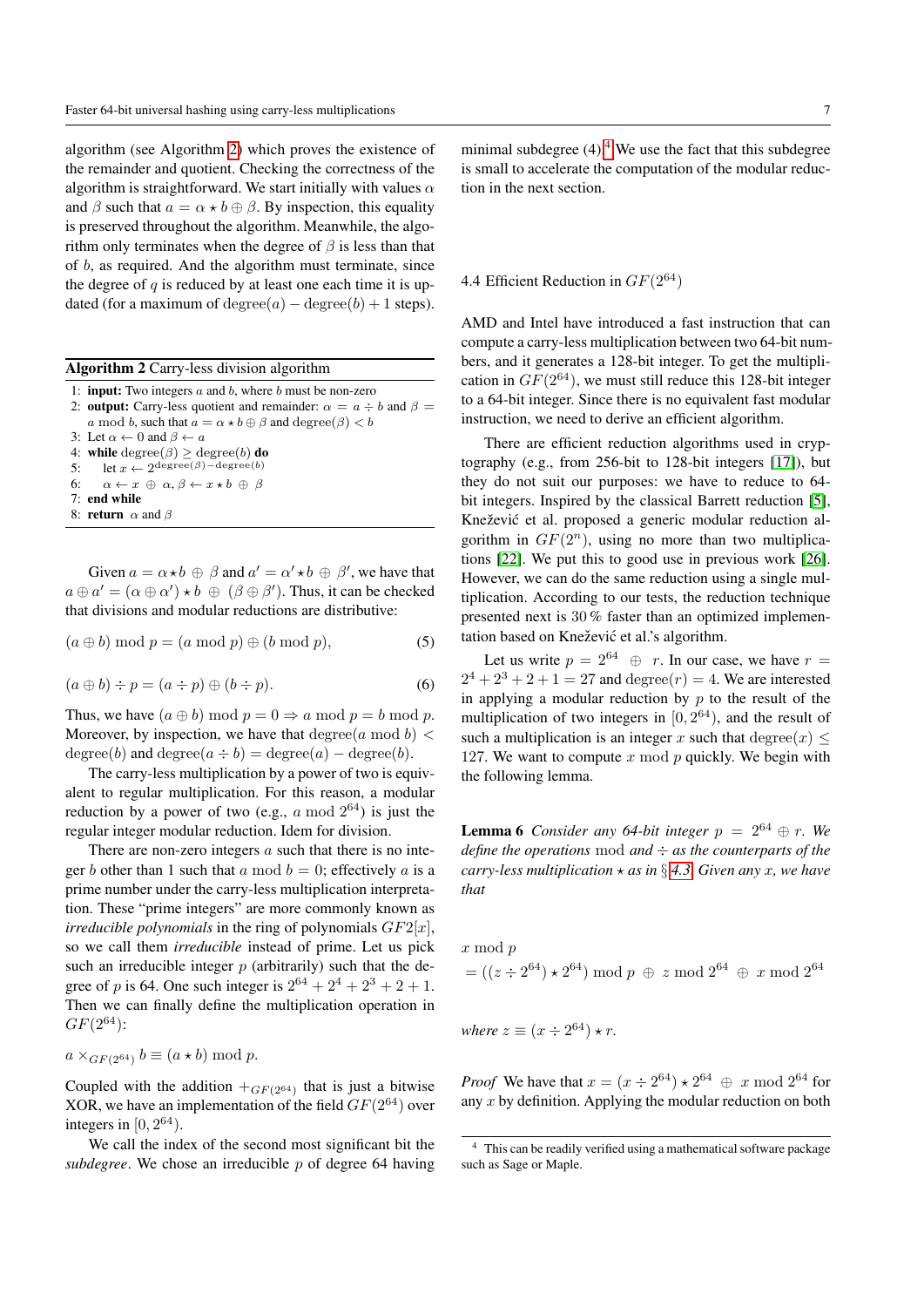sides of the equality, we get

$$
x \mod p = (x \div 2^{64}) \star 2^{64} \mod p \oplus x \mod 2^{64} \mod p
$$
  
=  $(x \div 2^{64}) \star 2^{64} \mod p \oplus x \mod 2^{64}$   
*by Fact 1*  
=  $(x \div 2^{64}) \star r \mod p \oplus x \mod 2^{64}$   
*by Fact 2*  
=  $z \mod p \oplus x \mod 2^{64}$   
*by z's def.*  
=  $((z \div 2^{64}) \star 2^{64}) \mod p \oplus z \mod 2^{64}$   
 $\oplus x \mod 2^{64}$   
*by Fact 3*

where Facts 1, 2 and 3 are as follows:

- (Fact 1) For any x, we have that  $(x \mod 2^{64}) \mod p =$  $x \bmod 2^{64}$ .
- (Fact 2) For any integer z, we have that  $(2^{64} \oplus r) \star$  $z \mod p = p \star z \mod p = 0$  and therefore

 $2^{64} \star z \bmod p = r * z \bmod p$ 

by the distributivity of the modular reduction (Equation [5\)](#page-6-2).

- (Fact 3) Recall that by definition  $z = (z \div 2^{64}) \times 2^{64} \oplus$  $z \mod 2^{64}$ . We can substitute this equation in the equation from Fact 1. For any  $z$  and any non-zero  $p$ , we have that

$$
z \bmod p = ((z \div 2^{64}) \star 2^{64} \oplus z \bmod 2^{64}) \bmod p
$$
  
= ((z \div 2^{64}) \star 2^{64}) \bmod p \oplus z \bmod 2^{64}

by the distributivity of the modular reduction (see Equation [5\)](#page-6-2).

Hence the result is shown.

Lemma [6](#page-6-3) provides a formula to compute  $x \mod p$ . Computing  $z = (x \div 2^{64}) \star r$  involves a carry-less multiplication, which can be done efficiently on recent Intel and AMD processors. The computation of z mod  $2^{64}$  and x mod  $2^{64}$  is trivial. It remains to compute  $((z \div 2^{64}) \times 2^{64}) \bmod p$ . At first glance, we still have a modular reduction. However, we can easily memoize the result of  $((z \div 2^{64}) \times 2^{64})$  mod p. The next lemma shows that there are only 16 distinct values to memoize (this follows from the low subdegree of  $p$ ).

Lemma 7 *Given that* x *has degree less than 128, there are only 16 possible values of*  $(z \div 2^{64}) \times 2^{64} \text{ mod } p$ *, where*  $z \equiv (x \div 2^{64}) \star r$  and  $r = 2^4 + 2^3 + 2 + 1$ .

*Proof* Indeed, we have that

 $degree(z) = degree(x) - 64 + degree(r).$ 

Because degree $(x)$  < 127, we have that degree $(z)$  < 127 $64 + 4 = 67$ . Therefore, we have degree $(z \div 2^{64}) \leq 3$ . Hence, we can represent  $z \div 2^{64}$  using 4 bits: there are only 16 4-bit integers.

Thus, in the worst possible case, we would need to memoize 16 distinct 128-bit integers to represent  $((z \div 2^{64}) \star$  $2^{64}$ ) mod p. However, observe that the degree of  $z \div 2^{64}$  is bounded by degree $(x) - 64 + 4 - 64 \le 127 - 128 + 4 = 3$ since degree $(x) \le 127$ . By using Lemma [8,](#page-7-0) we show that each integer  $((z \div 2^{64}) \times 2^{64})$  mod p has degree bounded by 7 so that it can be represented using no more than 8 bits: setting  $L = 64$  and  $w \equiv z \div 2^{64}$ , degree $(w) \leq 3$ , degree $(r)$ 4 and degree $(w)$  + degree $(r) \leq 7$ .

Effectively, the lemma says that if you take a value of small degree  $w$ , you multiply it by  $2^L$  and then compute the modular reduction on the result and a value  $p$  that is almost  $2^L$  (except for a value of small degree r), then the result has small degree: it is bounded by the sum of the degrees of  $w$ and r.

<span id="page-7-0"></span>**Lemma 8** *Consider*  $p = 2^L \oplus r$ *, with* r *of degree less than* L. For any w, the degree of  $w \star 2^L \bmod p$  is bounded by  $degree(w) + degree(r)$ .

*Moreover, when*  $degree(w) + degree(r) < L$  *then the degree of*  $w \star 2^L \mod p$  *is exactly* degree $(w) + \text{degree}(r)$ *.* 

*Proof* The result is trivial if  $degree(w) + degree(r) > L$ , since the degree of  $w \star 2^L \mod p$  must be smaller than the degree of p.

So let us assume that  $degree(w) + degree(r) < L$ . By the definition of the modular reduction (Equation [4\)](#page-5-4), we have

$$
w \star 2^{L} = w \star 2^{L} \div p \star p \quad \oplus \quad w \star 2^{L} \mod p.
$$
  
Let  $w' = w \star 2^{L} \div p$ , then  

$$
w \star 2^{L} = w' \star p \quad \oplus \quad w \star 2^{L} \mod p
$$

$$
= w' \star r \quad \oplus \quad w' \star 2^{L} \quad \oplus \quad w \star 2^{L} \mod p.
$$

The first L bits of  $w \star 2^L$  and  $w' \star 2^L$  are zero. Therefore, we have

$$
(w' \star r) \bmod 2^L = (w \star 2^L \bmod p) \bmod 2^L.
$$

Moreover, the degree of  $w'$  is the same as the degree of w: degree $(w') = \text{degree}(w) + \text{degree}(2^L) + \text{degree}(p) =$ degree $(w)+L-L = \text{degree}(w)$ . Hence, we have degree $(w')$  $r) = \text{degree}(w) + \text{degree}(r) < L$ . And, of course, degree(w $\star$  $2^L \bmod p < L$ . Thus, we have that

$$
w' \star r = w \star 2^L \bmod p.
$$

Hence, it follows that degree $(w \star 2^L \mod p) = \text{degree}(w' \star)$  $r$ ) = degree $(w)$  + degree $(r)$ .

Thus the memoization requires access to only 16 8-bit values. We enumerate the values in question ( $w \star 2^{64} \text{ mod } p$ for  $w = 0, 1, \ldots, 15$  in Table [3.](#page-8-1) It is convenient that  $16 \times$  $8 = 128$  bits: the entire table fits in a 128-bit word. It means that if the list of 8-bit values are stored using one byte each, the SSSE3 instruction pshufb can be used for fast look-up. (See Algorithm [3.](#page-8-2))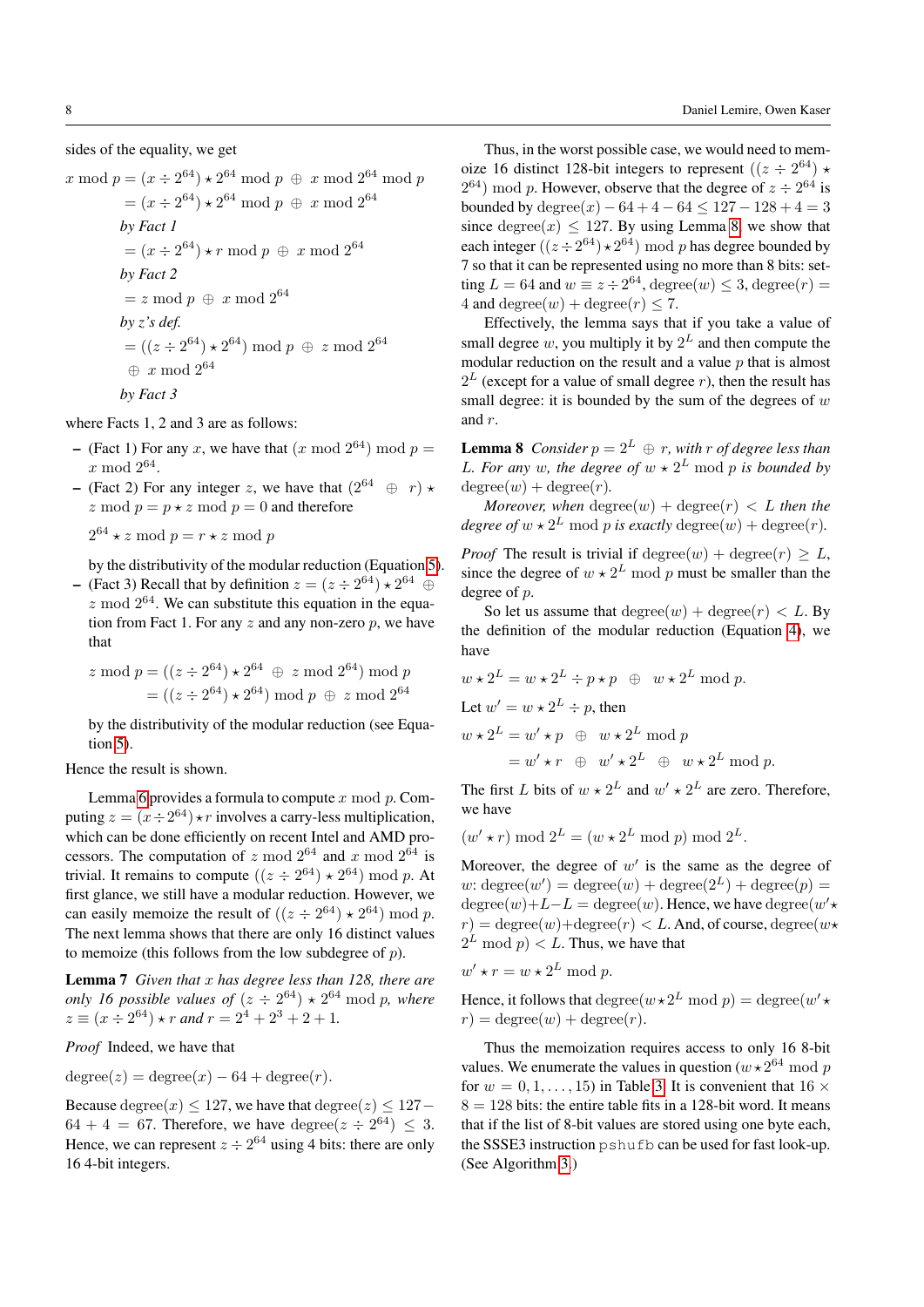<span id="page-8-1"></span>Table 3: Values of  $w \star 2^{64} \mod p$  for  $w = 0, 1, \ldots, 15$  given  $p = 2^{64} + 2^4 + 2^3 + 3.$ 

| $w \star 2^{64}$<br>$\mod p$<br>$\overline{u}$ |                   |          |                       |
|------------------------------------------------|-------------------|----------|-----------------------|
| decimal                                        | binary            | decimal  | binary                |
| 0                                              | 0000 <sub>2</sub> | $\Omega$ | 00000000 <sub>2</sub> |
| 1                                              | $0001_{2}$        | 27       | $00011011_2$          |
| 2                                              | 0010 <sub>2</sub> | 54       | 001101102             |
| 3                                              | $0011_2$          | 45       | $00101101_2$          |
| 4                                              | 0100 <sub>2</sub> | 108      | 011011002             |
| 5                                              | $0101_2$          | 119      | $01110111_2$          |
| 6                                              | 0110 <sub>2</sub> | 90       | $01011010_2$          |
| 7                                              | $0111_2$          | 65       | 010000012             |
| 8                                              | 1000 <sub>2</sub> | 216      | 110110002             |
| 9                                              | $1001_2$          | 195      | 110000112             |
| 10                                             | 1010 <sub>2</sub> | 238      | 111011102             |
| 11                                             | $1011_2$          | 245      | 111101012             |
| 12                                             | 1100 <sub>2</sub> | 180      | 101101002             |
| 13                                             | $1101_2$          | 175      | $10101111_2$          |
| 14                                             | 1110 <sub>2</sub> | 130      | 100000102             |
| 15                                             | $1111_2$          | 153      | $10011001_2$          |

#### <span id="page-8-2"></span>Algorithm 3 Carry-less division algorithm

1: **input:** A 128-bit integer  $a$ 

- 2: **output:** Carry-less modular reduction a mod p where  $p = 2^{64} +$ 27
- 3:  $z \leftarrow (a \div 2^{64}) \star r$
- 4:  $w \leftarrow z \div 2^{64}$
- 5: Look up  $w \star 2^{64} \mod p$  in Table [3,](#page-8-1) store result in y
- 6: return a mod  $2^{64} \oplus z \mod 2^{64} \oplus y$

Corresponding C implementation using x64 intrinsics:

```
uint64<sub>-</sub>t modulo (\text{--}m128i a) {
         -m 1 28i r = -m m c v t s i 64 -si128 (27);
         -m 1 2 8i z =_mm_clmulepi64_si128(a,r,0x01);
         -m 1 2 8i table = mm\_setr epi8 (0, 27, 54, )45, 108, 119, 90, 65, 216, 195, 238,
           245, 180, 175, 130, 153;
         -m 1 2 8i y =
            mm shuffle epi8 (table
              , \text{mm} srli _si 1 2 8 ( z , 8 ) );
         -m 1 2 8i temp1 = mm_xor-si128(z, a);
         return mm cv tsi 128 -si64 (
           mm_xor_si128 (temp1, y);
}
```
#### <span id="page-8-0"></span>5 CLHASH

The CLHASH family resembles the VHASH family — except that members work in a binary finite field. The VHASH family has the 128-bit NH family (see Equation [1\)](#page-3-1), but we instead use the 128-bit CLNH family:

<span id="page-8-3"></span>CLNH(s) = 
$$
\bigoplus_{i=1}^{l/2} ((s_{2i-1} \oplus k_{2i-1}) \star (s_{2i} \oplus k_{2i}))
$$
 (7)

where the  $s_i$  and  $k_i$ 's are 64-bit integers and l is the length of the string  $s$ . The formula assumes that  $l$  is even: we pad odd-length inputs with a single zero word. When an input string M is made of  $|M|$  bytes, we can consider it as string of 64-bit words s by padding it with up to 7 zero bytes so that  $|M|$  is divisible by 8.

On x64 processors with the CLMUL instruction set, a single term  $((s_{2i-1} \oplus k_{2i-1}) \star (s_{2i} \oplus k_{2i}))$  can be computed using one 128-bit XOR instructions (pxor in SSE2) and one carry-less multiplication using the pclmulqdq instruction:

- load  $(k_{2i-1}, k_{2i})$  in a 128-bit word,
- load  $(s_{2i-1}, s_{2i})$  in another 128-bit word,

– compute

$$
(k_{2i-1}, k_{2i}) \oplus (s_{2i-1}, s_{2i}) \equiv (k_{2i-1} \oplus s_{2i-1}, k_{2i} \oplus s_{2i})
$$

using one pxor instruction,

– compute  $(k_{2i-1} \oplus s_{2i-1}) \star (k_{2i} \oplus s_{2i})$  using one pclmulqdq instruction (result is a 128-bit word).

An additional pxor instruction is required per pair of words to compute CLNH, since we need to aggregate the results.

We have that the family  $s \to \text{CLNH}(s) \text{ mod } p$  for some irreducible  $p$  of degree 64 is XOR universal over same-length strings. Indeed,  $\Delta$ -universality in the field  $GF(2^{64})$  follows from Lemma [5.](#page-5-5) However, recall that  $\Delta$ -universality in a binary finite field (with operations  $\star$  and  $\oplus$  for multiplication and addition) is the same as XOR universality — addition is the XOR operation  $(\oplus)$ . It follows that the CLNH family must be  $1/2^{64}$ -almost universal for same-length strings.

Given an arbitrarily long string of 64-bit words, we can divide it up into blocks of 128 words (padding the last block with zeros if needed). Each block can be hashed using CLNH and the result is  $1/2^{64}$ -almost universal by Lemma [2.](#page-2-1) If there is a single block, we can compute  $CLNH(s) \mod p$  to get an XOR universal hash value. Otherwise, the resulting 128-bit hash values  $a_1, a_2, \ldots, a_n$  can then be hashed once more. For this we use a polynomial hash function,  $k^{n-1}a_1 +$  $k^{n-2}a_2 + \cdots + a_n$ , for some random input k in some finite field. We choose the field  $GF(2^{127})$  and use the irreducible  $p = 2^{127} + 2 + 1$ . We compute such a polynomial hash function by using Horner's rule: starting with  $r = a_1$ , compute  $r \leftarrow k \star r \oplus a_i$  for  $i = 2, 3, \ldots, n$ . For this purpose, we need carry-less multiplications between pairs of 128-bit integers: we can achieve the desired result with 4 pclmulqdq instructions, in addition to some shift and XOR operations. The multiplication generates a 256-bit integer  $x$  that must be reduced. However, it is not necessary to reduce it to a 127-bit integer (which would be the result if we applied a modular reduction by  $2^{127} + 2 + 1$ ). It is enough to reduce it to a 128-bit integer  $x'$  such that  $x' \bmod (2^{127} + 2 + 1) = x \bmod (2^{127} + 2 + 1)$ . We get the desired result by setting  $x'$  equal to the *lazy* modular reduc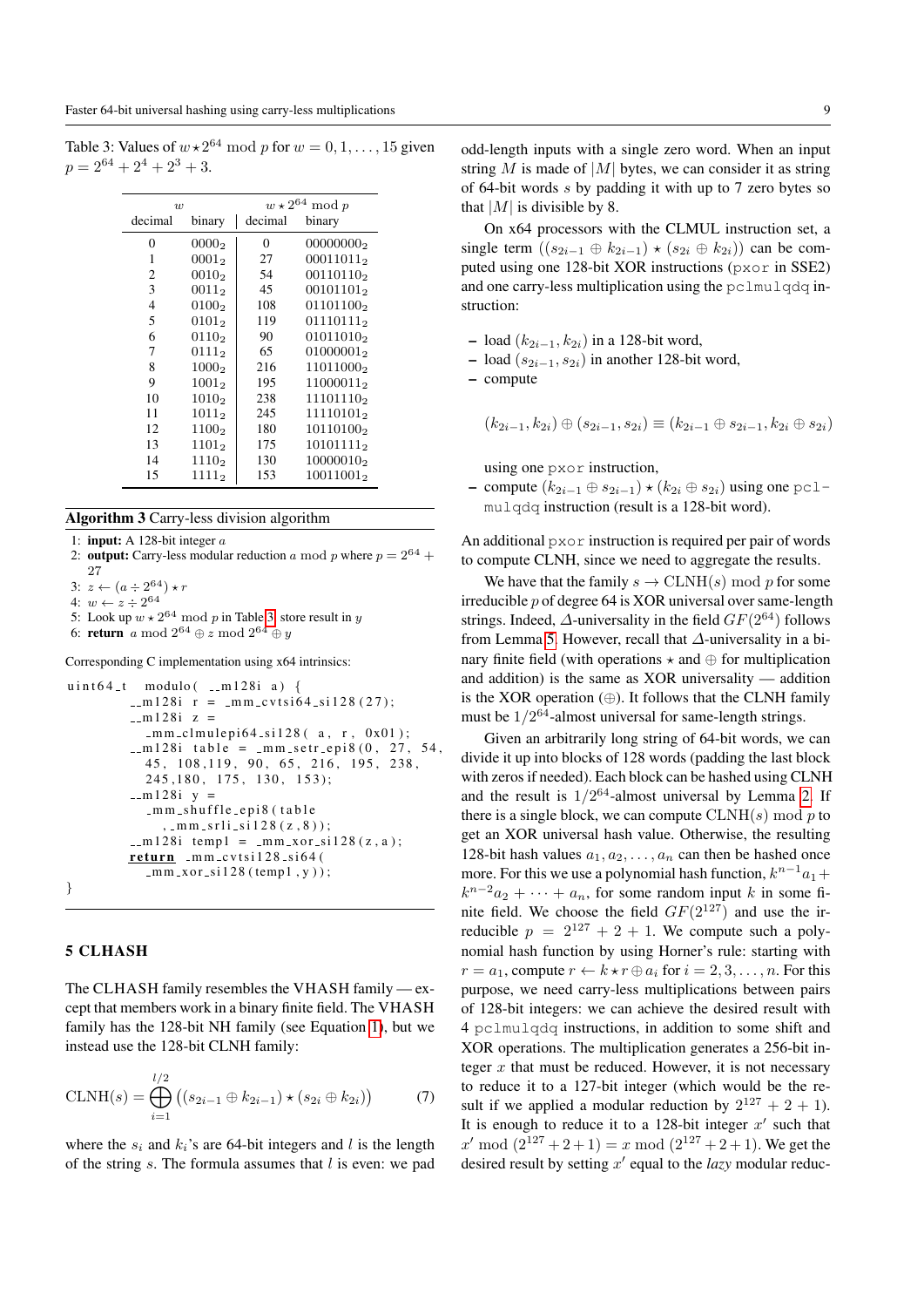tion [\[8\]](#page-13-19) x mod  $_{\text{lazy}}(2^{127} + 2 + 1)$  defined as

$$
x \mod_{\text{lazy}}(2^{127} + 2 + 1)
$$
  
\n
$$
\equiv x \mod 2^{128} \oplus (x \div 2^{128}) \star 2 \oplus (x \div 2^{128}) \star 1.
$$
 (8)

It is computationally convenient to assume that  $\text{degree}(x)$  <  $256 - 2$  so that degree $((x \div 2^{128}) \times 2) \le 128$ . We can achieve this degree bound by picking the polynomial coefficient k to have degree(k)  $\leq 128 - 2$ . The resulting polynomial hash family is  $(n-1)/2^{126}$ -almost universal for strings having the same length where  $n$  is the number of 128-word blocks ( $\lceil |M|/1024 \rceil$  where  $|M|$  is the string length in bytes), whether we use the actual modular or the lazy modular reduction.

It remains to reduce the final output  $O$  (stored in a 128bit word) to a 64-bit hash value. For this purpose, we can use  $s \to \text{CLNH}(s) \text{ mod } p$  with  $p = 2^{64} + 27$  (see § [4.4\)](#page-6-4), and where  $k''$  is a random 64-bit integer. We treat  $\mathcal O$  as a string containing two 64-bit words. Once more, the reduction is XOR universal by an application of Lemma [5.](#page-5-5) Thus, we have the composition of three hash functions with collision probabilities  $1/2^{64}$ ,  $(n-1)/2^{126}$  and  $1/2^{64}$ . It is reasonable to bound the string length by  $2^{64}$  bytes:  $n \le 2^{64}/1024 =$  $2^{54}$ . We have that  $2/2^{64} + (2^{54} - 1)/2^{126} < 2.004/2^{64}$ . Thus, for same-length strings, we have  $2.004/2^{64}$ -almost XOR universality.

We further ensure that the result is XOR-universal over all strings:  $P(h(s) = h(s') \oplus c) \leq 1/2^{64}$  irrespective of whether  $|s| = |s'|$ . By Lemma [3,](#page-2-2) it suffices to XOR the hash value with  $k'' \star |M| \bmod p$  where  $k''$  is a random 64bit integer and  $|M|$  is the string length as a 64-bit integer, and where  $p = 2^{64} + 27$ . The XOR universality follows for strings having different lengths by Lemma [4](#page-4-2) and the equivalence between XOR-universality and  $\Delta$ -universality in binary finite fields. As a practical matter, since the final step involves the same modular reduction twice in the expression  $(CLNH(s) \mod p) \oplus ((k'' \star |M|) \mod p)$ , we can simplify it to  $(\text{CLNH}(s) \oplus (k'' \star |M|)) \bmod p$ , thus avoiding an unnecessary modular reduction.

Our analysis is summarized by following lemma.

Lemma 9 CLHASH *is* 2.004/2 <sup>64</sup>*-almost XOR universal over strings of up to* 2 <sup>64</sup> *bytes. Moreover, it is XOR universal over strings of no more than* 1 kB*.*

The bound of the collision probability of CLHASH for long strings  $(2.004/2^{64})$  is 4 times lower than the corresponding VHASH collision probability  $(1/2^{61})$ . For short strings (1 kB or less), CLHASH has a bound that is 8 times lower. See Table [4](#page-9-0) for a comparison. CLHASH is given by Algorithm [4.](#page-9-1)

<span id="page-9-2"></span><span id="page-9-0"></span>Table 4: Comparison between the two 64-bit hash families VHASH and CLHASH

|               | universality                                               | input length                         |
|---------------|------------------------------------------------------------|--------------------------------------|
| VHASH         | $\frac{1}{261}$ -almost $\Delta$ -universal                | $1-2^{59}$ bytes                     |
| <b>CLHASH</b> | XOR universal<br>$\frac{2.004}{264}$ -almost XOR universal | $1-1024$ bytes<br>$1025 - 264$ bytes |
|               |                                                            |                                      |

<span id="page-9-1"></span>Algorithm 4 CLHASH algorithm: all operations are carry-less, as per § [4.3.](#page-5-3) The  $\gg$  operator indicates a left shift:  $\mathcal{O} \gg$ 33 is the value  $\mathcal O$  divided by  $2^{33}$ .

- **Require:** 128 randomly picked 64-bit integers  $k_1, k_2, \ldots, k_{128}$  defining a 128-bit CLNH hash function (see Equation [7\)](#page-8-3) over inputs of length 128
- Require: k, a randomly picked 126-bit integer
- **Require:**  $k'$ , a randomly picked 128-bit integer
- **Require:**  $k''$ , a randomly picked 64-bit integer
- 1: **input**: string  $M$  made of  $|M|$  bytes
- 2: if  $|M| < 1024$  then

3: 
$$
\mathcal{O} \leftarrow \text{CLNH}(M) \oplus (k'' \star |M|) \mod (2^{64} + 27)
$$

- 4: return O
- 5: else
- 6: Let *n* be the number of 128-word blocks ( $\lceil |M|/1024 \rceil$ ).
- 7: Let  $M_i$  be the substring of M from index  $128i$  to  $128i + 127$ inclusively, padding with zeros if needed.
- 8: Hash each  $M_i$  using the CLNH function, labelling the result 128-bit results  $a_i$  for  $i = 1, ..., n$ . That is,  $a_i \leftarrow \text{CLNH}(M_i)$ .
- 9: Hash the resulting  $a_i$  with a polynomial hash function and store the value in a 128-bit hash value  $\mathcal{O}$ :  $\mathcal{O} \leftarrow a_1 \star k^{n-1} \oplus \cdots \oplus$  $a_n$  mod  $a_{\text{lazy}}(2^{127} + 2 + 1)$  (see Equation [8\)](#page-9-2).
- 10: Hash the 128-bit value  $\mathcal{O}$ , treating it as two 64-bit words  $(\mathcal{O}_1, \mathcal{O}_2)$ , down to a 64-bit CLNH hash value (with the addition of a term accounting for the length  $|M|$  in bytes)

$$
z \leftarrow ((\mathcal{O}_1 \oplus k'_1) \star (\mathcal{O}_2 \oplus k'_2) \oplus (k'' \star |M|) \bmod (2^{64} + 27).
$$

Values  $k'_1$  and  $k'_2$  are the two 64-bit words contained in  $k'$ .

11: **return** the 64-bit hash value z

12: end if

#### 5.1 Random Bits

One might wonder whether using 1 kB of random bits is necessary. For strings of no more than 1 kB, CLHASH is XOR universal. Stinson showed that in such cases, we need the number of random bits to match the input length [\[37\]](#page-14-2). That is, we need at least 1 kB to achieve XOR universality over strings having 1 kB. Hence, CLHASH makes nearly optimal use of the random bits.

## 6 Statistical Validation

Classically, hash functions have been deterministic: fixed maps h from U to V, where  $|U| \gg |V|$  and thus collisions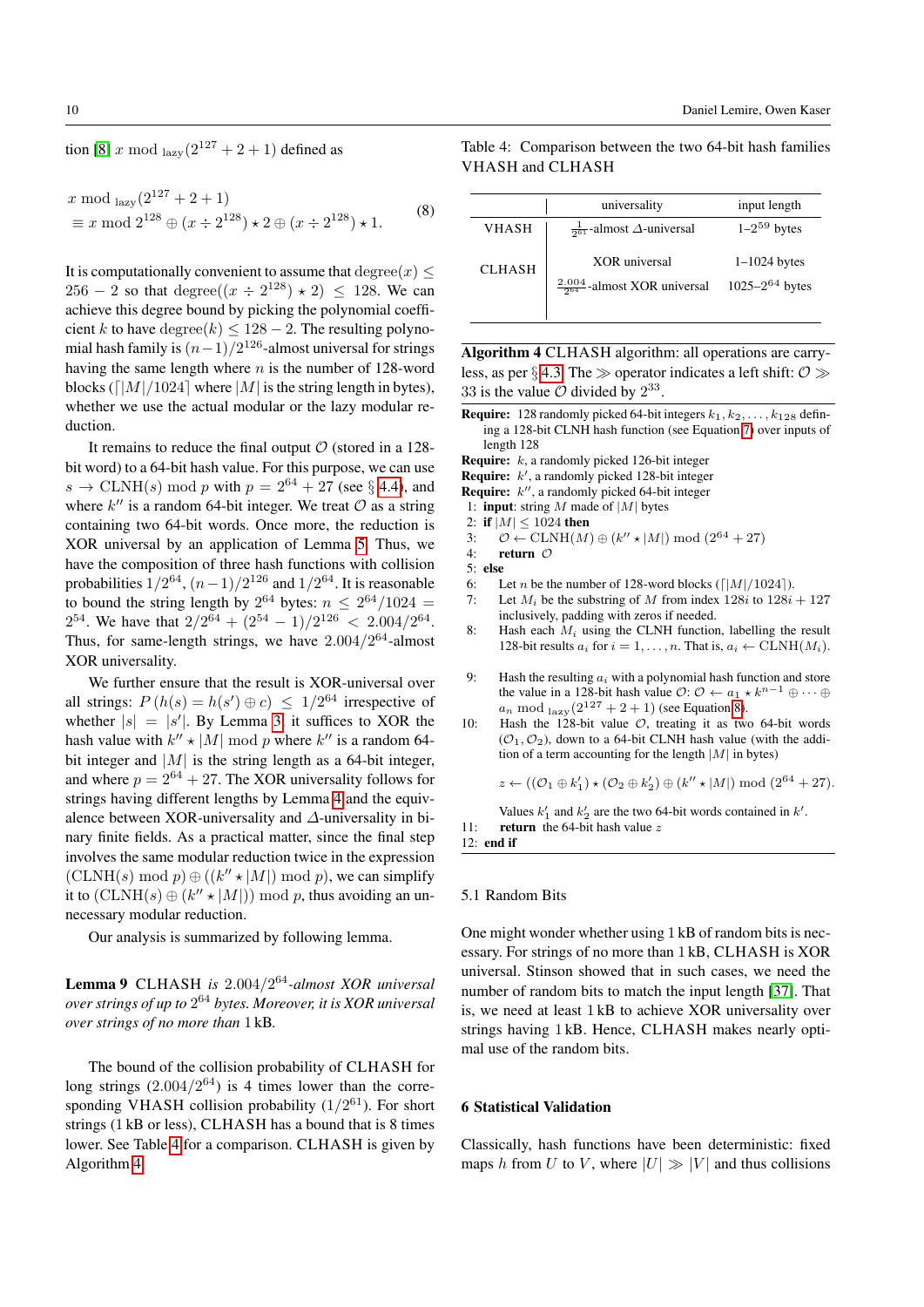are inevitable. Hash functions might be assessed according to whether their outputs are distributed evenly, i.e., whether  $|h^{-1}(x)| \approx |h^{-1}(y)|$  for two distinct  $x, y \in V$ . However, in practice, the actual input is likely to consist of clusters of nearly identical keys [\[23\]](#page-13-20): for instance, symbol table entries such as temp1, temp2, temp3 are to be expected, or a collection of measured data values is likely to contain clusters of similar numeric values. Appending an extra character to the end of an input string, or flipping a bit in an input number, should (usually) result in a different hash value. A collection of desirable properties can be defined, and then hash functions rated on their performance on data that is meant to represent realistic cases.

One common use of randomized hashing is to avoid DoS (denial-of-service) attacks when an adversary controls the series of keys submitted to a hash table. In this setting, prior to the use of a hash table, a random selection of hash function is made from the family. The (deterministic) function is then used, at least until the number of collisions is observed to be too high. A high number of collisions presumably indicates the hash table needs to be resized, although it could indicate that an undesirable member of the family had been chosen. Those contemplating switching from deterministic hash tables to randomized hash tables would like to know that typical performance would not degrade much. Yet, as carefully tuned deterministic functions can sometimes outperform random assignments for typical inputs [\[23\]](#page-13-20), some degradation might need to be tolerated. Thus, it is worth checking a few randomly chosen members of our CLHASH families against statistical tests.

## 6.1 SMHasher

The SMHasher program [\[1\]](#page-13-21) includes a variety of quality tests on a number of minimally randomized hashing algorithms, for which we have weak or no known theoretical guarantees. It runs several statistical tests, such as the following.

- Given a randomly generated input, changing a few bits at random should not generate a collision.
- Among all inputs containing only two non-zero bytes (and having a fixed length in [4, 20]), collisions should be unlikely (called the *TwoBytes* test).
- Changing a single bit in the input should change half the bits of the hash value, on average [\[13\]](#page-13-22) (sometimes called the *avalanche effect*).

Some of these tests are demanding: e.g., CityHash [\[35\]](#page-14-0) fails the *TwoBytes* test.

We added both VHASH and CLHASH to SMHasher and used the Mersenne Twister (i.e., MT19937) to generate the random bits [\[28\]](#page-13-23). We find that VHASH passes all tests. However, CLHASH fails one of them: the avalanche

test. We can illustrate the failure. Consider that for short fixed-length strings (8 bytes or less), CLHASH is effectively equivalent to a hash function of the form  $h(x) =$  $a \star x \mod p$ , where p is irreducible. Such hash functions form an XOR universal family. They also satisfy the identity  $h(x \oplus y) \oplus h(x) = h(y)$ . It follows that no matter what value  $x$  takes, modifying the same  $i<sup>th</sup>$  bit modifies the resulting hash value in a consistent manner (according to  $h(2^{i+1})$ ). We can still expect that changing a bit in the input changes half the bits of the hash value on average. However, SMHasher checks that  $h(x \oplus 2^{i+1})$  differs from  $h(x)$  in any given bit about half the time over many randomly chosen inputs x. Since  $h(x \oplus 2^{i+1}) \oplus h(x)$  is independent from x for short inputs with CLHASH, any given bit is either always flipped (for all  $x$ ) or never. Hence, CLHASH fails the SMHasher test.

Thankfully, we can slightly modify CLHASH so that all tests pass if we so desire. It suffices to apply an additional *bit mixing* function taken from MurmurHash [\[1\]](#page-13-21) to the result of CLHASH. The function consists of two multiplications and three shifts over 64-bit integers:

 $x \leftarrow x \oplus (x \gg 33),$  $x \leftarrow x \times 18397679294719823053,$  $x \leftarrow x \oplus (x \gg 33),$  $x \leftarrow x \times 14181476777654086739$  $x \leftarrow x \oplus (x \gg 33).$ 

Each step is a bijection: e.g., multiplication by an odd integer is always invertible. A bijection does not affect collision bounds.

#### 7 Speed Experiments

We implemented a performance benchmark in C and compiled our software using GNU GCC 4.8 with the -02 flag. The benchmark program ran on a Linux server with an Intel i7-4770 processor running at 3.4 GHz. This CPU has 32 kB of L1 cache, 256 kB of L2 cache per core, and 8 MB of L3 cache shared by all cores. The machine has 32 GB of RAM (DDR3-1600 with double-channel). We disabled Turbo Boost and set the processor to run only at its highest clock speed, effectively disabling the processor's power management. All timings are done using the time-stamp counter ( $rdtsc$ ) instruction [\[34\]](#page-14-3). Although all our software<sup>[5](#page-10-0)</sup> is single-threaded, we disabled hyper-threading as well.

<span id="page-10-0"></span><sup>5</sup> Our benchmark software is made freely available under a liberal open-source license ([https://github.com/lemire/](https://github.com/lemire/StronglyUniversalStringHashing) [StronglyUniversalStringHashing](https://github.com/lemire/StronglyUniversalStringHashing)), and it includes the modified SMHasher as well as all the necessary software to reproduce our results.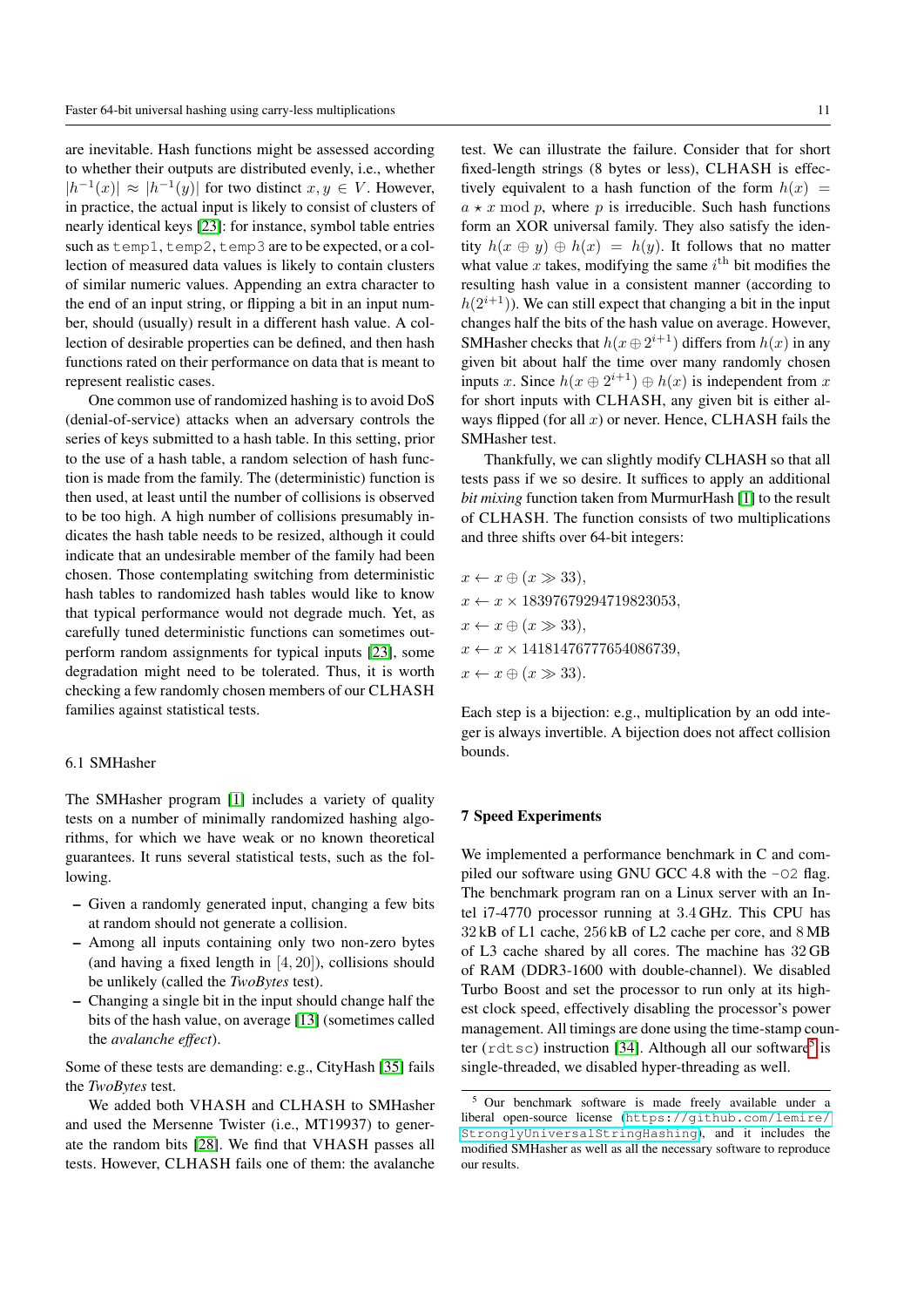Our experiments compare implementations of CLHASH, VHASH, SipHash [\[3\]](#page-13-0), GHASH [\[17\]](#page-13-16) and Google's City-Hash.

- We implemented CLHASH using Intel intrinsics. As described in § [5,](#page-8-0) we use various *single instruction, multiple data* (SIMD) instructions (e.g., SSE2, SSE3 and SSSE3) in addition to the CLMUL instruction set. The random bits are stored consecutively in memory, aligned with a cache line (64 bytes).
- For VHASH, we used the authors' 64-bit implementation [\[25\]](#page-13-11), which is optimized with inline assembly. It stores the random bits in a C struct, and we do not include the overhead of constructing this struct in the timings. The authors assume that the input length is divisible by 16 bytes, or padded with zeros to the nearest 16-byte boundary. In some instances, we would need to copy part of the input to a new location prior to hashing the content to satisfy the requirement. Instead, we decided to optimistically hash the data in-place without copy. Thus, we slightly overestimate the speed of the VHASH implementation — especially on shorter strings.
- We used the reference C implementation of SipHash [\[4\]](#page-13-24). SipHash is a fast family of 64-bit pseudorandom hash functions adopted, among others, by the Python language.
- CityHash is commonly used in applications where high speed is desirable [\[27,](#page-13-25) [15\]](#page-13-26). We wrote a simple C port of Google's CityHash (version 1.1.1) [\[35\]](#page-14-0). Specifically, we benchmarked the CityHash64WithSeed function.
- Using Gueron and Kounavis' [\[17\]](#page-13-16) code, we implemented a fast version of GHASH accelerated with the CLMUL instruction set. GHASH is a polynomial hash function over  $GF(2^{128})$  using the irreducible polynomial  $x^{128} +$  $x^{7} + x^{2} + x + 1$ :  $h(x_{1}, x_{2}, \ldots, x_{n}) = a^{n}x_{1} + a^{n-1}x_{2} +$  $\ldots$  +  $ax_n$  for some 128-bit key a. To accelerate computations, Gueron and Kounavis replace the traditional Horner's rule with an extended version that processes input words four at a time: starting with  $r = 0$  and precomputed powers  $a^2$ ,  $a^3$ ,  $a^4$ , compute  $r \leftarrow a^4(r + x_i) +$  $a^3x_{i+1} + a^2x_{i+2} + ax_{i+3}$  for  $i = 1, 4, ..., 4\lfloor m/4 \rfloor - 3$ . We complete the computation with the usual Horner's rule when the number of input words is not divisible by four. In contrast with other hash functions, GHASH generates 128-bit hash values.

VHASH, CLHASH and GHASH require random bits. The time spent by the random-number generator is excluded from the timings.

## 7.1 Results

We find that the hashing speed is not sensitive to the content of the inputs — thus we generated the inputs using a

<span id="page-11-0"></span>Table 5: A comparison of estimated CPU cycles per byte on a Haswell Intel processor using 4 kB inputs. All schemes generate 64-bit hash values, except that GHASH generates 128-bit hash values.

| scheme        | 64 B input | $4$ kB input |
|---------------|------------|--------------|
| VHASH         | 1.0        | 0.26         |
| <b>CLHASH</b> | 0.45       | 0.16         |
| CityHash      | 0.48       | 0.23         |
| SipHash       | 3.1        | 2.1          |
| <b>GHASH</b>  | 2.3        | 0.93         |

random-number generator. For any given input length, we repeatly hash the strings so that, in total, 40 million input words have been processed.

As a first test, we hashed 64B and 4 kB inputs (see Table [5\)](#page-11-0) and we report the number of cycles spent to hash one byte: for  $4 \text{ kB}$  inputs, we got 0.2[6](#page-11-1) for VHASH,  $6$  0.16 for CLHASH, 0.23 for CITYHASH and 0.93 for GHASH. That is, CLHASH is over 60 % faster than VHASH and almost 45 % faster than CityHash. Moreover, SipHash is an order of magnitude slower. Considering that it produces 128-bit hash values, the PCMUL-accelerated GHASH offers good performance: it uses less than one cycle per input byte for long inputs.

Of course, the relative speeds depend on the length of the input. In Fig. [1,](#page-12-0) we vary the input length from 8 bytes to 8 kB. We see that the results for input lengths of 4 kB are representative. Mostly, we have that CLHASH is 60 % faster than VHASH and 40 % faster than CityHash. However, CityHash and CLHASH have similar performance for small inputs (32 bytes or less) whereas VHASH fares poorly over these same small inputs. We find that SipHash is not competitive in these tests.

## 7.2 Analysis

From an algorithmic point of view, VHASH and CLHASH are similar. Moreover, VHASH uses a conventional multiplication operation that has lower latency and higher throughput than CLHASH. And the VHASH implementation relies on hand-tuned assembly code. Yet CLHASH is 60 % faster.

For long strings, the bulk of the VHASH computation is spent computing the NH function. When computing NH, each pair of input words (or 16 bytes) uses the following instructions: one mulq, three adds and one adc. Both mulq and  $\alpha$ dc generate two micro-operations ( $\mu$ ops) each, so without counting register loading operations, we need at least  $3 + 2 \times 2 = 7$  µops to process two words [\[16\]](#page-13-5). Yet Haswell processors, like other recent Intel processors, are apparently

<span id="page-11-1"></span><sup>6</sup> For comparison, Dai and Krovetz reported that VHASH used 0.6 cycles per byte on an Intel Core 2 processor (Merom) [\[25\]](#page-13-11).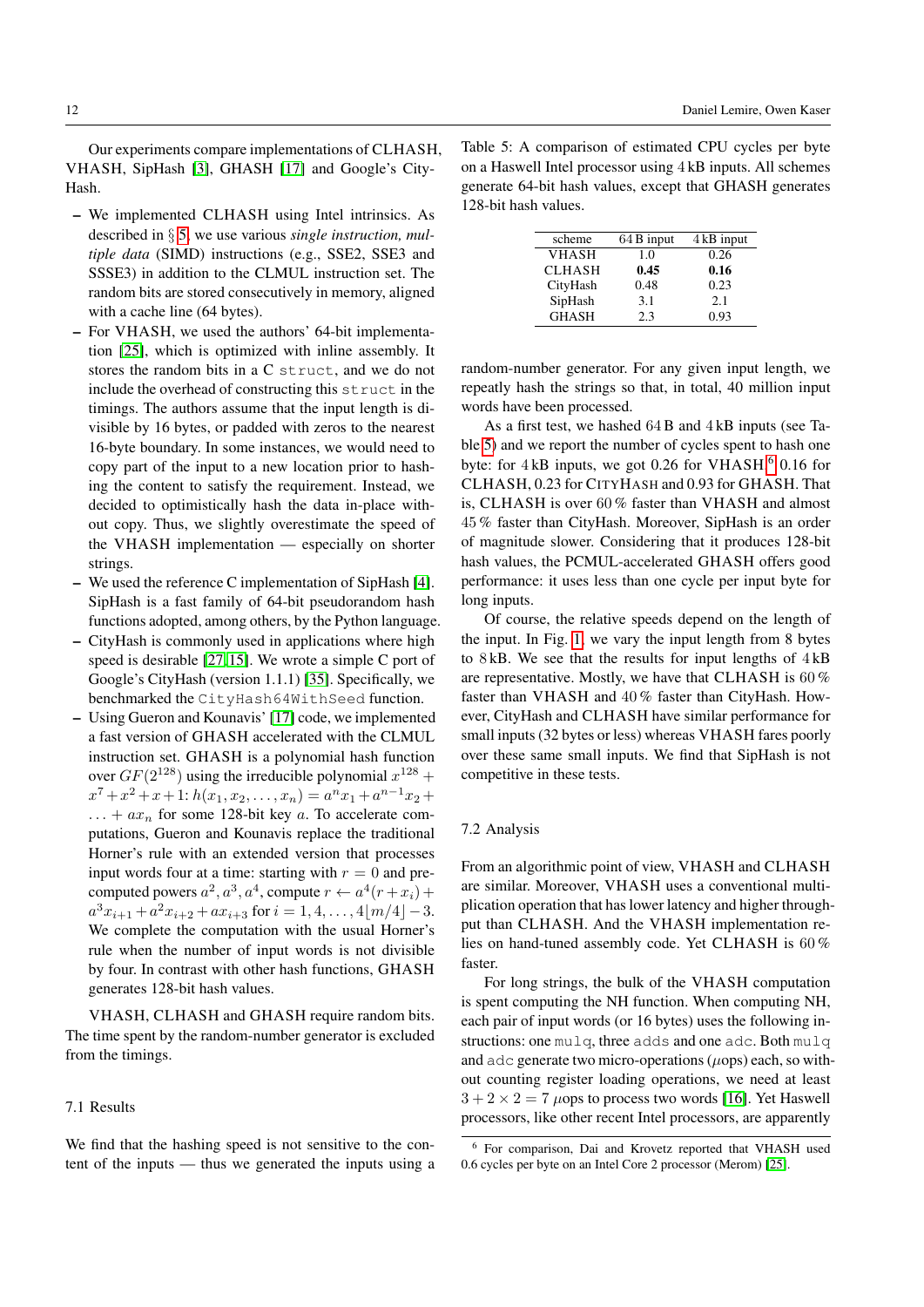<span id="page-12-0"></span>

Fig. 1: Performance comparison for various input lengths. For large inputs, CLHASH is faster, followed in order of decreasing speed by CityHash, VHASH, GHASH and SipHash.

limited to a sustained execution of no more than  $4 \mu$ ops per cycle. Thus we need at least  $7/4$  cycles for every 16 bytes. That is, VHASH needs at least 0.11 cycles per byte. Because CLHASH runs at 0.16 cycles per byte on long strings (see Table 5), we have that no implementation of VHASH could surpass our implementation of CLHASH by more than 35%. Simply put, VHASH requires too many  $\mu$ ops.

CLHASH is not similarly limited. For each pair of input 64-bit words, CLNH uses two 128-bit XOR instructions (pxor) and one pclmulgdg instruction. Each pxor uses one (fused)  $\mu$ op whereas the pclmulqdq instruction uses two  $\mu$ ops for a total of 4  $\mu$ ops, versus the 7  $\mu$ ops absolutely needed by VHASH. Thus, the number of  $\mu$ ops dispatched per cycle is less likely to be a bottleneck for CLHASH. However, the pclmulqdq instruction has a throughput of only two cycles per instruction. Thus, we can only process one pair of 64-bit words every two cycles, for a speed of  $2/16 = 0.125$  cycles per byte. The measured speed (0.16 cycles per byte) is about  $35\%$  higher than this lower bound according to Table 5. This suggests that our implementation of CLHASH is nearly optimal — at least for long strings. We verified our analysis with the IACA code analyser [19]. It reports that VHASH is indeed limited by the number of  $\mu$ ops that can be dispatched per cycle, unlike CLHASH.

# **8 Related Work**

The work that lead to the design of the pclmulgdg instruction by Gueron and Kounavis [17] introduced efficient algorithms using this instruction, e.g., an algorithm for 128-bit modular reduction in Galois Counter Mode. Since then, the pclmulgdg instruction has been used to speed up cryptographic applications. Su and Fan find that the Karatsuba formula becomes especially efficient for software implementations of multiplication in binary finite fields due to the

pclmulqdq instruction [38]. Bos et al. [9] used the CLMUL instruction set for 256-bit hash functions on the Westmere microarchitecture. Elliptic curve cryptography benefits from the pclmulqdq instruction [32, 33, 39]. Bluhm and Gueron pointed out that the benefits are increased on the Haswell microarchitecture due to the higher throughput and lower latency of the instruction [8].

In previous work, we used the pclmulqdq instruction for fast 32-bit random hashing on the Sandy Bridge and Bulldozer architectures [26]. However, our results were disappointing, due in part to the low throughput of the instruction on these older microarchitectures.

## 9 Conclusion

The pclmulqdq instruction on recent Intel processors enables a fast and almost universal 64-bit hashing family (CL-HASH). In terms of raw speed, the hash functions from this family can surpass some of the fastest 64-bit hash functions on x64 processors (VHASH and CityHash). Moreover, CLHASH offers superior bounds on the collision probability. CLHASH makes optimal use of the random bits, in the sense that it offers XOR universality for short strings  $(less than 1 kB)$ .

We believe that CLHASH might be suitable for many common purposes. The VHASH family has been proposed for cryptographic applications, and specifically message authentication (VMAC): similar applications are possible for CLHASH. Future work should investigate these applications.

Other microprocessor architectures also support fast carryless multiplication, sometimes referring to it as *polynomial* multiplication (e.g., ARM [2] and Power [20]). Future work might review the performance of CLHASH on these archi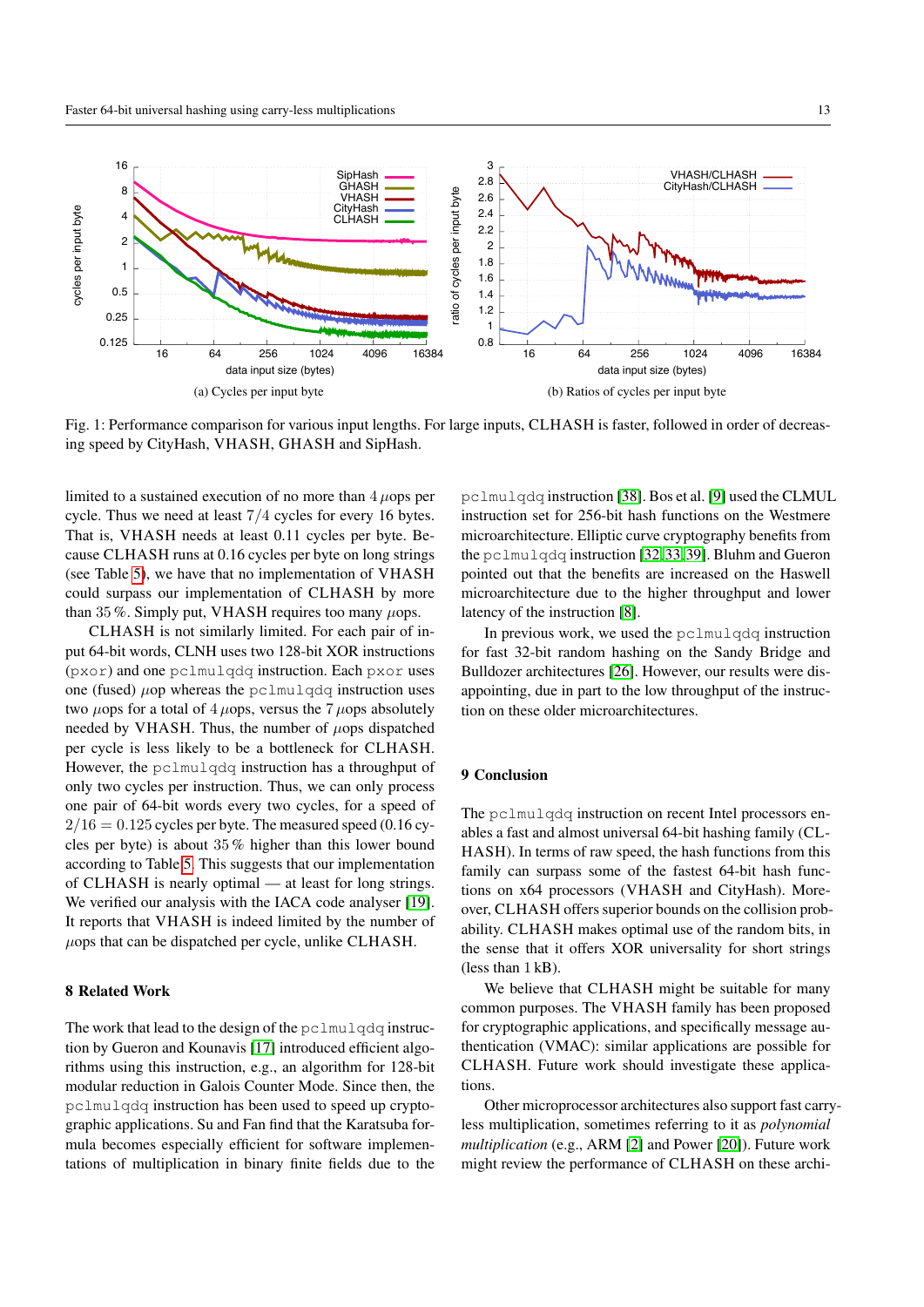tectures. It might also consider the acceleration of alternative hash families such as those based on Toeplitz matrices [\[37\]](#page-14-2).

Acknowledgements This work is supported by the National Research Council of Canada, under grant 26143.

#### References

- <span id="page-13-21"></span>1. Appleby, A.: SMHasher & MurmurHash. [http://code.](http://code.google.com/p/smhasher) [google.com/p/smhasher](http://code.google.com/p/smhasher) [last checked March 2015] (2012)
- <span id="page-13-29"></span>2. ARM Limited: ARMv8 Architecture Reference Manual. [http://infocenter.arm.com/help/topic/com.](http://infocenter.arm.com/help/topic/com.arm.doc.subset.architecture.reference/) [arm.doc.subset.architecture.reference/](http://infocenter.arm.com/help/topic/com.arm.doc.subset.architecture.reference/) [last checked March 2015] (2014)
- <span id="page-13-0"></span>3. Aumasson, J.P., Bernstein, D.J.: SipHash: A fast short-input PRF. In: S. Galbraith, M. Nandi (eds.) Progress in Cryptology - IN-DOCRYPT 2012, *Lecture Notes in Computer Science*, vol. 7668, pp. 489–508. Springer, Berlin Heidelberg (2012). DOI 10. 1007/978-3-642-34931-7 28. URL [http://dx.doi.org/](http://dx.doi.org/10.1007/978-3-642-34931-7_28) [10.1007/978-3-642-34931-7\\_28](http://dx.doi.org/10.1007/978-3-642-34931-7_28)
- <span id="page-13-24"></span>4. Aumasson, J.P., Bernstein, D.J.: SipHash: High-speed pseudorandom function (reference code) (2014). [https://github.](https://github.com/veorq/SipHash) [com/veorq/SipHash](https://github.com/veorq/SipHash) [last checked November 2014]
- <span id="page-13-17"></span>5. Barrett, P.: Implementing the rivest shamir and adleman public key encryption algorithm on a standard digital signal processor. In: A.M. Odlyzko (ed.) Advances in Cryptology — CRYPTO' 86, *Lecture Notes in Computer Science*, vol. 263, pp. 311–323. Springer, Berlin Heidelberg (1987). DOI 10.1007/ 3-540-47721-7 24
- <span id="page-13-2"></span>6. Bernstein, D.J.: The Poly1305-AES Message-Authentication Code. In: Fast Software Encryption, *Lecture Notes in Computer Science*, vol. 3557, pp. 32–49. Springer, Berlin Heidelberg (2005). DOI 10.1007/11502760<sub>-3</sub>
- <span id="page-13-12"></span>7. Black, J., Halevi, S., Krawczyk, H., Krovetz, T., Rogaway, P.: UMAC: Fast and secure message authentication. In: M. Wiener (ed.) Advances in Cryptology — CRYPTO' 99, *Lecture Notes in Computer Science*, vol. 1666, pp. 216–233. Springer, Berlin Heidelberg (1999). DOI 10.1007/3-540-48405-1 14
- <span id="page-13-19"></span>8. Bluhm, M., Gueron, S.: Fast software implementation of binary elliptic curve cryptography. Tech. rep., Cryptology ePrint Archive (2013)
- <span id="page-13-28"></span>9. Bos, J.W., Özen, O., Stam, M.: Efficient hashing using the AES instruction set. In: Proceedings of the 13th International Conference on Cryptographic Hardware and Embedded Systems, CHES'11, pp. 507–522. Springer-Verlag, Berlin, Heidelberg (2011)
- <span id="page-13-7"></span>10. Carter, J.L., Wegman, M.N.: Universal classes of hash functions. J. Comput. System Sci. 18(2), 143–154 (1979). DOI 10.1016/ 0022-0000(79)90044-8
- <span id="page-13-8"></span>11. Cormen, T.H., Leiserson, C.E., Rivest, R.L., Stein, C.: Introduction to Algorithms, Third Edition, 3rd edn. The MIT Press, Cambridge, MA (2009)
- <span id="page-13-1"></span>12. Dai, W., Krovetz, T.: VHASH security. Tech. Rep. 338, IACR Cryptology ePrint Archive (2007)
- <span id="page-13-22"></span>13. Estebanez, C., Hernandez-Castro, J.C., Ribagorda, A., Isasi, P.: ´ Evolving hash functions by means of genetic programming. In: Proceedings of the 8th annual conference on Genetic and evolutionary computation, pp. 1861–1862. ACM, New York, NY, USA (2006)
- <span id="page-13-9"></span>14. Etzel, M., Patel, S., Ramzan, Z.: Square Hash: Fast message authentication via optimized universal hash functions. In: M. Wiener (ed.) Advances in Cryptology — CRYPTO' 99, *Lecture Notes in Computer Science*, vol. 1666, pp. 234–251. Springer, Berlin Heidelberg (1999). DOI 10.1007/3-540-48405-1 15
- <span id="page-13-26"></span>15. Fan, B., Andersen, D.G., Kaminsky, M., Mitzenmacher, M.D.: Cuckoo filter: Practically better than Bloom. In: Proceedings of the 10th ACM International on Conference on Emerging Networking Experiments and Technologies, CoNEXT '14, pp. 75– 88. ACM, New York, NY, USA (2014). DOI 10.1145/2674005. 2674994
- <span id="page-13-5"></span>16. Fog, A.: Instruction tables: Lists of instruction latencies, throughputs and micro-operation breakdowns for Intel, AMD and VIA CPUs. Tech. rep., Copenhagen University College of Engineering (2014). [http://www.agner.org/optimize/](http://www.agner.org/optimize/instruction_tables.pdf) [instruction\\_tables.pdf](http://www.agner.org/optimize/instruction_tables.pdf) [last checked March 2015]
- <span id="page-13-16"></span>17. Gueron, S., Kounavis, M.: Efficient implementation of the Galois Counter Mode using a carry-less multiplier and a fast reduction algorithm. Information Processing Letters 110(14), 549–553 (2010). DOI 10.1016/j.ipl.2010.04.011
- <span id="page-13-3"></span>18. Halevi, S., Krawczyk, H.: MMH: Software message authentication in the Gbit/second rates. In: E. Biham (ed.) Fast Software Encryption, *Lecture Notes in Computer Science*, vol. 1267, pp. 172–189. Springer, Berlin Heidelberg (1997). DOI 10.1007/ BFb0052345
- <span id="page-13-27"></span>19. Intel Corporation: Intel IACA tool: A Static Code Analyser. [https://software.intel.com/en-us/articles/](https://software.intel.com/en-us/articles/intel-architecture-code-analyzer) [intel-architecture-code-analyzer](https://software.intel.com/en-us/articles/intel-architecture-code-analyzer) [last checked March 2015] (2012)
- <span id="page-13-30"></span>20. Intel Corporation: Power ISA Version 2.07. [https:](https://www.power.org/wp-content/uploads/2013/05/PowerISA_V2.07_PUBLIC.pdf) [//www.power.org/wp-content/uploads/2013/](https://www.power.org/wp-content/uploads/2013/05/PowerISA_V2.07_PUBLIC.pdf) [05/PowerISA\\_V2.07\\_PUBLIC.pdf](https://www.power.org/wp-content/uploads/2013/05/PowerISA_V2.07_PUBLIC.pdf) [last checked March 2015] (2013)
- <span id="page-13-6"></span>21. Intel Corporation: Power ISA Version 2.07. [https:](https://software.intel.com/sites/landingpage/IntrinsicsGuide/) [//software.intel.com/sites/landingpage/](https://software.intel.com/sites/landingpage/IntrinsicsGuide/) [IntrinsicsGuide/](https://software.intel.com/sites/landingpage/IntrinsicsGuide/) [last checked March 2015] (2014)
- <span id="page-13-18"></span>22. Knežević, M., Sakiyama, K., Fan, J., Verbauwhede, I.: Modular reduction in  $GF(2^n)$  without pre-computational phase. In: J. von zur Gathen, J.L. Imaña, c.K. Koç (eds.) Arithmetic of Finite Fields, *Lecture Notes in Computer Science*, vol. 5130, pp. 77–87. Springer, Berlin Heidelberg (2008). DOI 10.1007/978-3-540-69499-1 7. URL [http://dx.doi.org/](http://dx.doi.org/10.1007/978-3-540-69499-1_7) [10.1007/978-3-540-69499-1\\_7](http://dx.doi.org/10.1007/978-3-540-69499-1_7)
- <span id="page-13-20"></span>23. Knuth, D.E.: Searching and Sorting, *The Art of Computer Programming*, vol. 3. Addison-Wesley, Reading, Massachusetts (1997)
- <span id="page-13-4"></span>24. Krovetz, T.: Message authentication on 64-bit architectures. In: Selected Areas in Cryptography, *Lecture Notes in Computer Science*, vol. 4356, pp. 327–341. Springer, Berlin Heidelberg (2007). DOI 10.1007/978-3-540-74462-7 23
- <span id="page-13-11"></span>25. Krovetz, T., Dai, W.: VMAC and VHASH Implementation. <http://fastcrypto.org/vmac/> [last checked March 2015] (2007)
- <span id="page-13-13"></span>26. Lemire, D., Kaser, O.: Strongly universal string hashing is fast. Comput. J. 57(11), 1624–1638 (2014). DOI 10.1093/comjnl/ bxt070
- <span id="page-13-25"></span>27. Lim, H., Han, D., Andersen, D.G., Kaminsky, M.: Mica: A holistic approach to fast in-memory key-value storage. In: Proceedings of the 11th USENIX Conference on Networked Systems Design and Implementation, NSDI'14, pp. 429–444. USENIX Association, Berkeley, CA, USA (2014)
- <span id="page-13-23"></span>28. Matsumoto, M., Nishimura, T.: Mersenne Twister: A 623 dimensionally equidistributed uniform pseudo-random number generator. ACM Trans. Model. Comput. Simul. 8(1), 3–30 (1998). DOI 10.1145/272991.272995
- <span id="page-13-14"></span>29. Motzkin, T.S.: Evaluation of polynomials and evaluation of rational functions. Bull. Amer. Math. Soc. 61(9), 163 (1955)
- <span id="page-13-15"></span>30. Mullen, G.L., Panario, D.: Handbook of Finite Fields, 1st edn. Chapman & Hall/CRC, London (2013)
- <span id="page-13-10"></span>31. Nguyen, L.H., Roscoe, A.W.: New combinatorial bounds for universal hash functions. Tech. Rep. 153, Cryptology ePrint Archive (2009)